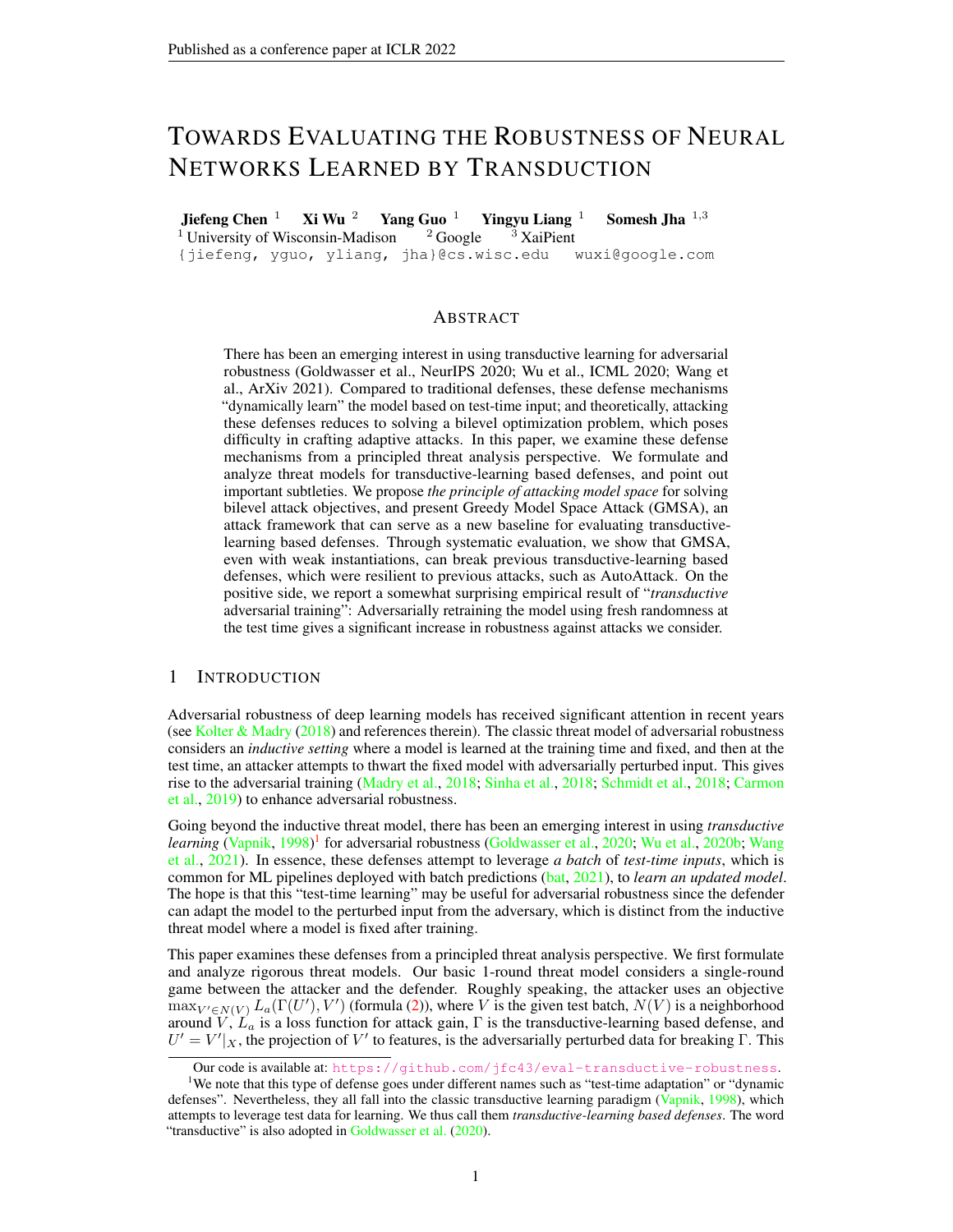objective is *transductive* as  $U'$ , the attacker's output, appears in both attack  $(V'$  in  $L_a$ ) and defense  $(U^{\prime})$  in  $\Gamma$ ). We extend this threat model to multiple rounds, which is necessary when considering DENT [\(Wang et al.,](#page-11-4) [2021\)](#page-11-4) and RMC [\(Wu et al.,](#page-11-3) [2020b\)](#page-11-3). We point out important subtleties in the modeling that were unclear or overlooked in previous work.

We then study *adaptive attacks*, that is to leverage the knowledge about Γ to construct attacks. Com-pared to situations considered in BPDA [\(Athalye et al.,](#page-9-2) [2018\)](#page-9-2), a transductive learner  $\Gamma$  is even further from being differentiable, and theoretically the attack objective is a bilevel optimization [\(Colson](#page-9-3) [et al.,](#page-9-3) [2007\)](#page-9-3). To address these difficulties, our key observation is to consider the *transferability of adversarial examples*, and consider a *robust* version of [\(2\)](#page-4-0):  $\max_{U'} \min_{\overline{U} \in \mathcal{N}(U')} L_a(\overline{\Gamma}(\overline{U}), V')$ 

(formula [\(6\)](#page-5-0)), where we want to find a *single* attack set  $U'$  to thwart a family of models, induced by  $\overline{U}$ "around"  $U'$ . This objective relaxes the attacker-defender constraint, and provides more information in dealing with nondifferentiability. To solve the robust objective, we propose Greedy Model Space Attack (GMSA), a general attack framework which attempts to solve the robust objective in a greedy manner. GMSA can serve as a new baseline for evaluating transductive-learning based defenses.

We perform a systematic empirical study on various defenses. For RMC [\(Wu et al.,](#page-11-3) [2020b\)](#page-11-3), DENT [\(Wang et al.,](#page-11-4) [2021\)](#page-11-4), and URejectron [\(Goldwasser et al.,](#page-10-2) [2020\)](#page-10-2), we show that even weak instantiations of GMSA can break respective defenses. Specifically, for defenses based on adversarially training, we reduce the robust accuracy to that of adversarial training alone. We note that, under AutoAttack [\(Croce & Hein,](#page-9-4) [2020a\)](#page-9-4), the state-of-the-art adaptive attack for the inductive threat model, some of these defenses have claimed to achieve *substantial improvements* compared to *adversarial training alone*. For example, [Wang et al.](#page-11-4) show that DENT can improve the robustness of the state-of-the-art adversarial training defenses by more than 20% absolutely against AutoAttack on CIFAR-10. However, under our adaptive attacks, DENT only has minor improvement: less than 3% improvement over adversarial training alone. Our results thus demonstrates significant differences between attacking transductive-learning based defenses and attacking in the inductive setting, and significant difficulties in the use of transductive learning to improve adversarial robustness. On the positive side, we report a somewhat surprising empirical result of *transductive adversarial training*: Adversarially retraining the model using fresh private randomness on a new batch of test-time data gives a significant increase in robustness against all of our considered attacks.

# 2 RELATED WORK

Adversarial robustness in the inductive setting. Many attacks have been proposed to evaluate the adversarial robustness of the defenses in the inductive setting where the model is fixed during the evaluation phase [\(Goodfellow et al.,](#page-10-3) [2015;](#page-10-3) [Carlini & Wagner,](#page-9-5) [2017;](#page-9-5) [Kurakin et al.,](#page-10-4) [2017;](#page-10-4) [Moosavi-](#page-11-5)[Dezfooli et al.,](#page-11-5) [2016;](#page-11-5) [Croce & Hein,](#page-9-6) [2020b\)](#page-9-6). Principles for adaptive attacks have been developed in [Tramèr et al.](#page-11-6) [\(2020\)](#page-11-6) and many existing defenses are shown to be broken based on attacks developed from these principles [\(Athalye et al.,](#page-9-2) [2018\)](#page-9-2). A fundamental method to obtain adversarial robustness in this setting is adversarial training [\(Madry et al.,](#page-10-1) [2018;](#page-10-1) [Zhang et al.,](#page-11-7) [2019\)](#page-11-7). A state-of-the-art attack in the inductive threat model is AutoAttack [\(Croce & Hein,](#page-9-4) [2020a\)](#page-9-4).

Adversarial robustness via test-time defenses. There have been various work which attempt to improve adversarial robustness by leveraging test-time data. Many of such work attempt to "sanitize" test-time input using a non-differentiable function, and then send it to a pretrained model. Most of these proposals were broken by BPDA [\(Athalye et al.,](#page-9-2) [2018\)](#page-9-2). To this end, we note that a research agenda for "dynamic model defense" has been proposed in [Goodfellow](#page-10-5) [\(2019\)](#page-10-5).

Adversarial robustness using transductive learning. There has been emerging interesting in using transductive learning to improve adversarial robustness. In view of "dynamic defenses", these proposals attempt to apply transductive learning to the test data and update the model, and then use the updated model to predict on the test data. In this work we consider three such work ( $Wu$  et al., [2020b;](#page-11-3) [Wang et al.,](#page-11-4) [2021;](#page-11-4) [Goldwasser et al.,](#page-10-2) [2020\)](#page-10-2).

### 3 PRELIMINARIES

Let F be a model, and for a data point  $(x, y) \in \mathcal{X} \times \mathcal{Y}$ , a loss function  $\ell(F; x, y)$  gives the loss of F on the point. Let V be a set of labeled data points, and let  $L(F, V) = \frac{1}{|V|} \sum_{(\bm{x}, y) \in V} \ell(F; \bm{x}, y)$  denote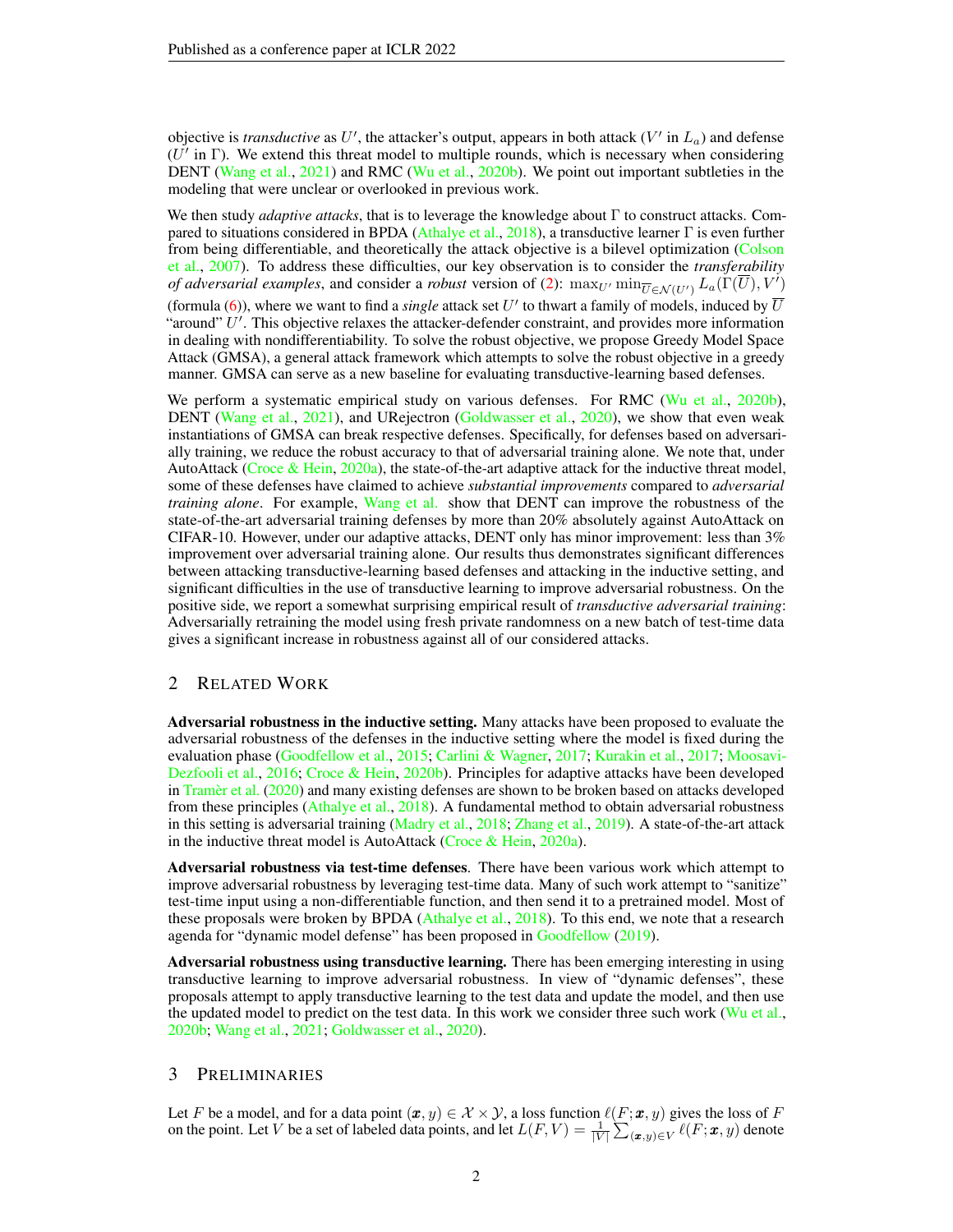the empirical loss of F on V. For example, if we use binary loss  $\ell^{0,1}(F; \mathbf{x}, y) = \mathbb{1}[F(\mathbf{x}) \neq y]$ , this gives the test error of F on V. We use the notation  $V|_X$  to denote the projection of V to its features, that is  $\{(\pmb{x}_i, y_i)\}_{i=1}^m | X \mapsto \{\pmb{x}_i\}_{i=1}^m$ . Throughout the paper, we use  $N(\cdot)$  to denote a neighborhood function for perturbing features: That is,  $N(x) = \{x' \mid d(x', x) < \epsilon\}$  is a set of examples that are close to x in terms of a distance metric  $d$  (e.g.,  $d(\mathbf{x}', \mathbf{x}) = ||\mathbf{x}' - \mathbf{x}'||_p$ ). Given  $U = \{x_i\}_{i=1}^m$ , let  $N(U) = \{\{\pmb{x}_i^{\prime}\}_{i=1}^m \mid d(\pmb{x}_i^{\prime}, \pmb{x}_i) < \epsilon, i = 0, \ldots, m\}$ . Since labels are not changed for adversarial examples, we also use the notation  $N(V)$  to denote perturbations of features, with labels fixed.

# 4 MODELING TRANSDUCTIVE ROBUSTNESS

In this section we formulate and analyze threat models for transductive defenses. We first formulate a threat model for a single-round game between the attacker and the defender. We then consider exten-sions of this threat model to multiple rounds, which are necessary when considering DENT [\(Wang](#page-11-4) [et al.,](#page-11-4) [2021\)](#page-11-4) and RMC [\(Wu et al.,](#page-11-3) [2020b\)](#page-11-3), and point out important subtleties in modeling that were not articulated in previous work. We characterize previous test-time defenses using our threat models.

**1-round game.** In this case, the adversary "intercepts" a clean test data  $V$  (with clean features  $U = V|_X$ , and labels  $V|_Y$ ), adversarially perturbs it, and sends a perturbed features U' to the defender. The defender learns a new model based on  $U'$ . A referee then evaluates the accuracy of the adapted model on  $U'$ . Formally:

Definition 1 (*1-round threat model for transductive adversarial robustness)*. *Fix an adversarial perturbation type (e.g.,*  $\ell_{\infty}$  *perturbations with perturbation budget*  $\varepsilon$ ). Let  $P_{X,Y}$  *be a data generation distribution. The attacker is an algorithm* A*, and the defender is a pair of algorithms* (T , Γ)*, where* T *is a supervised learning algorithm, and* Γ *is a transductive learning algorithm. A (clean) training set* D *is sampled i.i.d. from*  $P_{X,Y}$ *.* A (clean) test set V is sampled i.i.d. from  $P_{X,Y}$ *.* 

• *[Training time, defender]* The defender trains an optional base model  $F = \mathcal{T}(D)$ , using the *labeled source data* D*.*

- *[Test time, attacker] The attacker receives* V *, and produces an (adversarial) unlabeled dataset* U 0 *:*
	- *1. On input*  $\Gamma$ *, F, D<sub></sub>, and V, A perturbs each point*  $(\mathbf{x}, y) \in V$  *to*  $(\mathbf{x}', y)$  *(subject to the agreed attack type), giving*  $V' = \mathcal{A}(\Gamma, F, D, V)$  *(that is,*  $V' \in N(V)$ *).*
	- 2. Send  $U' = V'|_X$  (the feature vectors of  $V'$ ) to the defender.
- [Test time, defender] The defender produces a model as  $F^* = \Gamma(F, D, U')$ .

Multi-round games. The extension of 1-round games to multi-round contains several important considerations that were implicit or unclear in previous work, and is closely related to what it means by *adaptive attacks*. Specifically:

*Private randomness*. Note that  $\Gamma$  uses randomness, such as random initialization and random restarts<sup>[2](#page-2-0)</sup> in adversarial training. Since these randomness are generated *after* the attacker's move, they are treated as *private randomness*, and *not* known to the adversary.

*Intermediate defender states leaking vs. Non-leaking*. In a multi-round game, *the defender* may maintain states across rounds. For example, the defender may store test data and updated models from previous rounds, and use them in a new round. If these intermediate defender states are "leaked" to the attacker, we call it *intermediate defender states leaking*, or simply *states leaking*, otherwise we call it *non states-leaking*, or simply non-leaking. Note that the attacker *cannot* simply compute these information by simulating on the training and testing data, due to the use of *private randomness*. We note that, however, the initial pretrained model is assumed to be known by the attacker. The attacker can also of course maintain arbitrary states, and are assumed not known to the defender.

Adaptive vs. Non-adaptive. Because transductive learning happens after the attacker produces U', the attacker may not be able to directly attack the model Γ produced. Nevertheless, the attacker is assumed to have *full knowledge of the transductive mechanism* Γ, except the private randomness. In this paper we call an attack *adaptive* if it makes *explicit use of the knowledge of* Γ.

*Naturally ordered vs. Adversarially ordered*. Both RMC and DENT handle batches of fixed sizes. An intuitive setup for multi-round game is that the batches come in sequentially, and the attacker

<span id="page-2-0"></span><sup>&</sup>lt;sup>2</sup>When perturbing a data point during adversarial training, one starts with a random point in the neighborhood.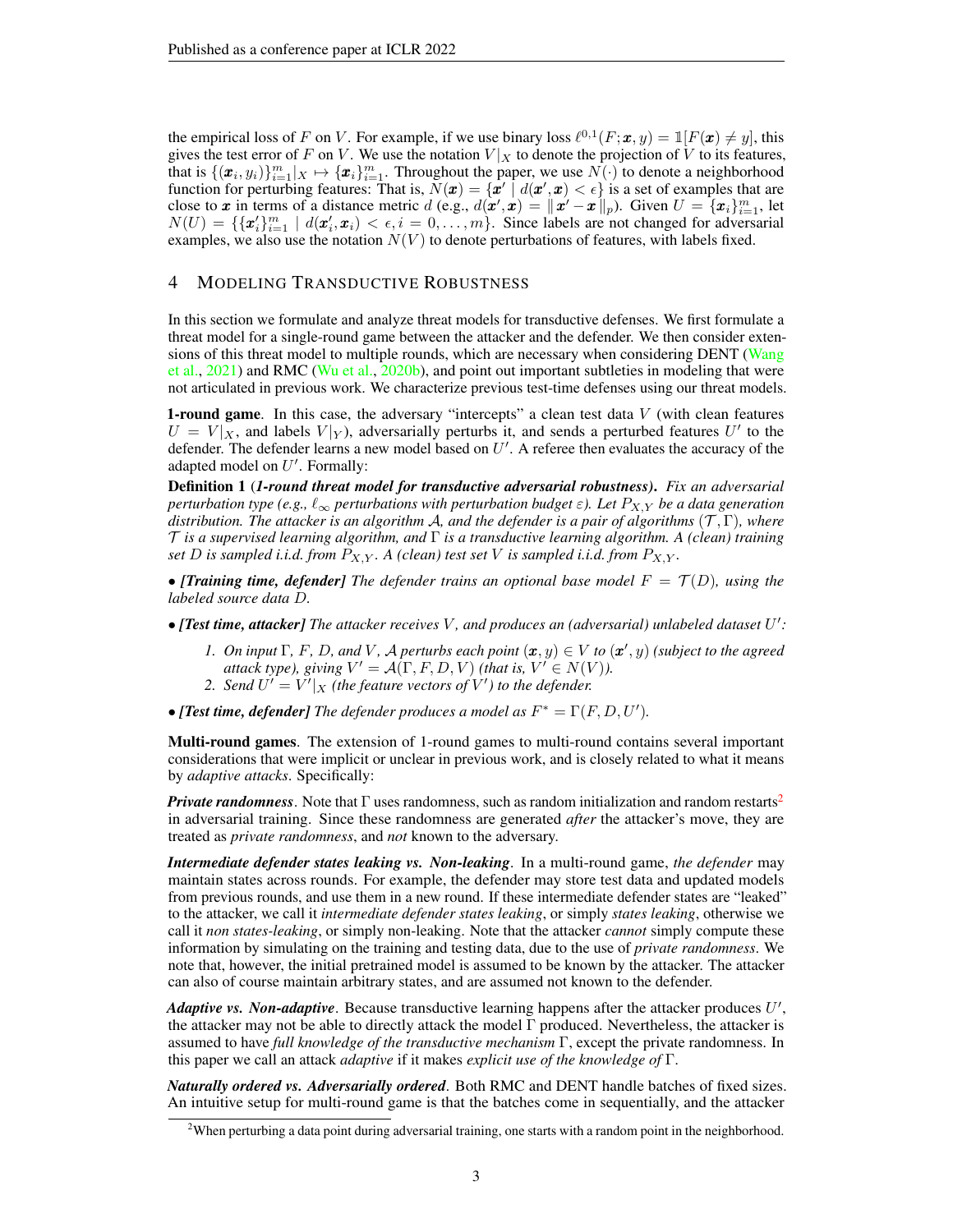must forward perturbed versions of these batches *in the same order* to the defender, which we call the "naturally ordered" game. However, this formulation does not capture an important scenario: An adversary can wait and pool a large amount of test data, then chooses a *"worst-case" order* of perturbed data points, and then sends them in batches one at a time for adaptation in order to maximize the breach. We call the latter "adversarially ordered" game. We note that all previous work only considered naturally-ordered game, which gives the defender more advantages, and is thus our focus in the rest of the paper. Adversarially-ordered game is evaluated for DENT in Appendix [A.7.](#page-17-0)

Modeling capacity of our threat models. Our threat models encompass a large family of defenses. For example, without using  $\Gamma$ , the threat model degenerates to the classic inductive threat model. Our threat models also capture various "test-time defenses" proposals (e.g., those broken by the BPDA [\(Athalye et al.,](#page-9-2) [2018\)](#page-9-2)), where Γ is a "non-differentiable" function which *"sanitizes" the test data*, instead of updating the model, before sending them to a fixed pretrained model. Therefore, in particular, these proposals are not transductive-learning based. Below we describe previous defenses which we study in the rest of this paper, where  $\Gamma$  is indeed transductive learning.

Example 1 (*Runtime masking and cleansing*). *Runtime masking and cleansing (RMC) [\(Wu et al.,](#page-11-3) [2020b\)](#page-11-3) is a recent transductive-learning defense. For RMC, the defender is stateful and adapted from the model* learned in the last round, *on a single test point*  $(|U| = 1)$ *: The adaptation objective is*  $F^* = \arg \min_F \sum_{(\bm{x},y) \in N'(\widehat{\bm{x}})} L(F, \bm{x}, y)$ , where  $\widehat{\bm{x}}$  *is the test time feature point, and*  $N'(\widehat{\bm{x}})$  *is the set of examples in the adversarial training dataset D' that are top-K nearest to*  $\hat{x}$  *in a distance*<br>measure RMC paper considered two attacks: (1) **Transfer attack** which generates perturbed data *measure. RMC paper considered two attacks:* (1) Transfer attack*, which generates perturbed data by attacking the initial base model, and* (2) **PGD-skip attack***, which at round*  $p+1$ *, runs PGD attack on the model learned at round* p*. In our language, transfer attack is* stateless *(i.e. the adversary maintains no state) and* non-adaptive*, PGD-skip attack is* state-leaking*, but still* non-adaptive*.*

Example 2 (*Defensive entropy minimization (DENT [\(Wang et al.,](#page-11-4) [2021\)](#page-11-4))*). *DENT adapts the model using test input, and can work with any training-time learning procedure. The DENT defender is* stateless*: It always starts the adaptation from the original pretrained model, fixed at the training time. During the test-time adaptation, only the affine parameters in batch normalization layers of the base model are updated, using entropy minimization with the information maximization regularization. In this paper, we show that with strong adaptive attacks under the naturally ordered setting, we are able to reduce the robustness to be almost the same as that of static models (see Section [6\)](#page-6-0). Further, under the adversarially ordered setting, we can completely break DENT.*

Example 3 (*Goldwasser et al.'s transductive threat model*). *While seemingly our threat model is quite different from the one described in [Goldwasser et al.](#page-10-2) [\(2020\)](#page-10-2), one can indeed recover their threat model naturally as a* 1-round game*: First, for the perturbation type, we simply allow arbitrary perturbations in the threat model setup. Second, we have a fixed pretrained model* F*, and the adaptation algorithm*  $\Gamma$  *learns a set* S *which represents the set of "allowable" points (so*  $F|_S$  *yields a predictor with redaction, namely it outputs* ⊥ *for points outside of* S*). Third, we define two error functions as (5) and (6) in [Goldwasser et al.](#page-10-2) [\(2020\)](#page-10-2):*

$$
\underset{U'}{\text{err}}(F|_S, f) \equiv \frac{1}{|U'|} \Big| \Big\{ \mathbf{x}' \in U' \cap S \Big| F(\mathbf{x}') \neq f(\mathbf{x}') \Big\} \Big|, \quad \underset{U}{\text{rej}}(S) \equiv \frac{|U \setminus S|}{|U|} \tag{1}
$$

where f is the ground truth hypothesis. The first equation measures prediction errors in U<sup>t</sup> that *passed through* S*, and the second equation measures the rejection rate of the clean input. The referee evaluates by measuring two errors:*  $L(F|_S, V') = (\text{err}_{U'}(F|_S), \text{rej}_{U}(S)).$ 

### 5 ADAPTIVE ATTACKS IN ONE ROUND

In this section we study a basic question: *How to perform adaptive attacks against a transductivelearning based defense in* one round*?* Note that, in each round of a multi-round game, an *independent* batch of test input  $U$  is sampled, and the defender can use transductive learning to produce a model specifically adapted to the adversarial input  $U'$ , *after* the defender receives it. Therefore, it is of fundamental interest to attack this ad-hoc adaptation. We consider white-box attacks: The attacker knows all the details of Γ, except private randomness, which is sampled after the attacker's move.

We deduce a principle for adaptive attacks in one round, which we call *the principle of attacking model space*: Effective attacks against a transductive defense may need to consider *attacking a set*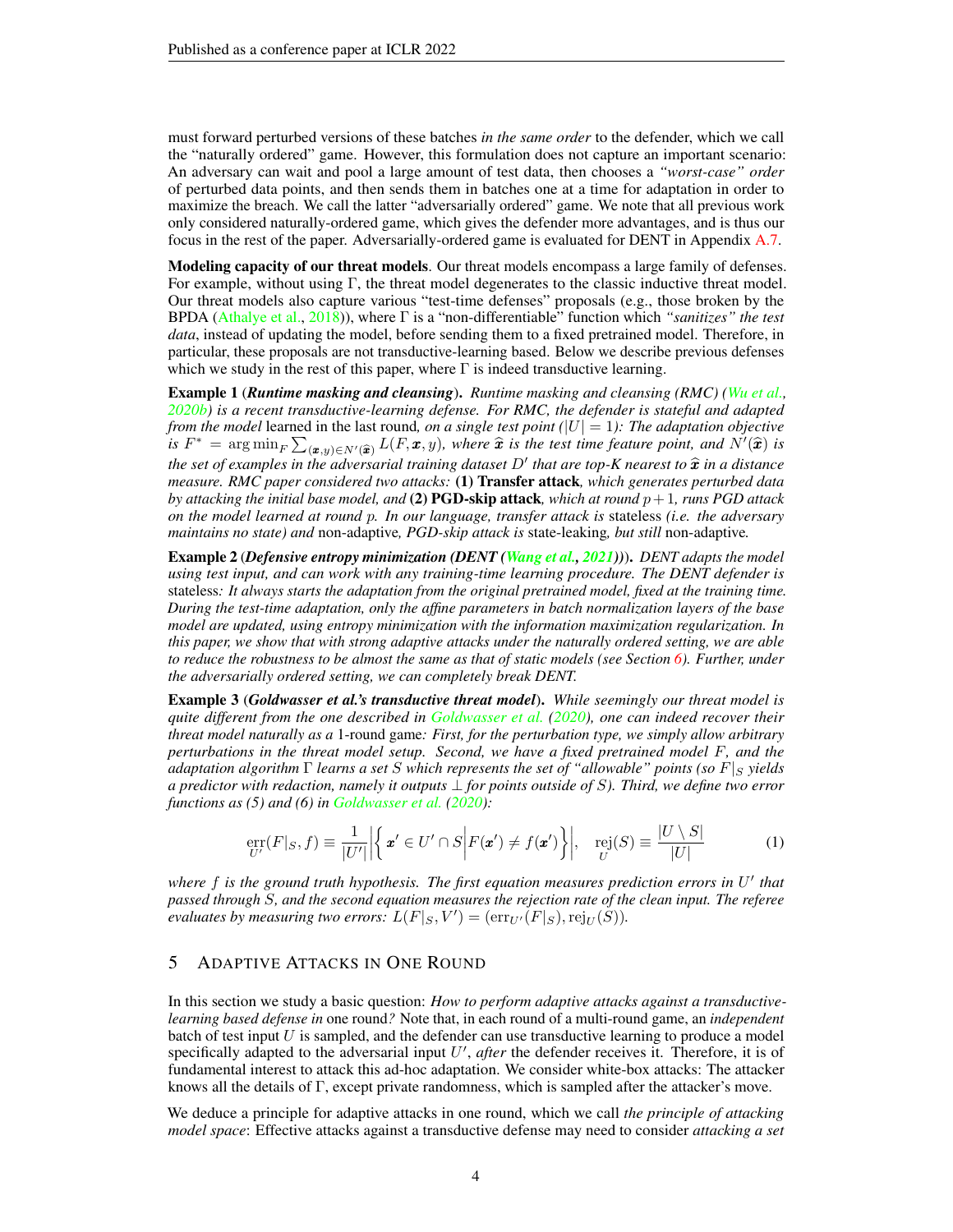*of representative models induced in the neighborhood of* U. We give concrete instantiations of this principle, and show in experiments that they break previous transductive-learning based defenses.

Attacks in multi-round. If the transductive-learning based defense is stateless, then we simply repeat one-round attack multiple times. If it is stateful, then we need to consider state-leaking setting or non-leaking setting. For all experiments in Section [6,](#page-6-0) we only evaluate *non-leaking* setting, which is more challenging for the adversary.

### 5.1 GOAL OF THE ATTACKER AND CHALLENGES

To start with, given a defense mechanism  $\Gamma$ , the objective of the attacker can be formulated as:

$$
\max_{V' \in N(V), U' = V'|_X} L_a(\Gamma(F, D, U'), V').
$$
 (2)

where  $L_a$  is the loss function of the attacker. We make some notational simplifications: Since  $D$  is a constant, in the following we drop it and write  $\Gamma(U')$ . Also, since the attacker does not modify the labels in the threat model, we abuse the notation and write the objective as

<span id="page-4-1"></span><span id="page-4-0"></span>
$$
\max_{V',U'=V'|_X} L_a(\Gamma(U'),U'). \tag{3}
$$

A generic attacker would proceed iteratively as follows: It starts with the clean test set  $V$ , and generates a sequence of *(hopefully)* increasingly stronger attack sets  $U^{(0)} = V|_X, U^{(1)}, \ldots, U^{(i)}$  $(U^{(i)}$  must satisfy the attack constraints at U, such as  $\ell_{\infty}$  bound). We note several basic but important *differences* between transductive attacks and inductive attacks in the classic minimax threat model:

**(D1)**  $\Gamma(U')$  is *not* differentiable. For the scenarios we are interested in,  $\Gamma$  is an optimization algorithm to solve an objective  $F^* \in \arg \min_F L_d(F, D, U')$ . This renders [\(3\)](#page-4-1) into a bilevel optimization problem [\(Colson et al.,](#page-9-3) [2007\)](#page-9-3):

$$
\max_{V' \in N(V); U'=V'|_X} L_a(F^*, V') \quad \text{subject to: } F^* \in \arg\min_{F} L_d(F, D, U'), \tag{4}
$$

In these cases, Γ is in general *not* (in fact far from) differentiable. A natural attempt is to approximate Γ with a differentiable function, using theories such as Neural Tangent Kernels [\(Jacot et al.,](#page-10-6) [2018\)](#page-10-6). Unfortunately no existing theory applies to the transductive learning, which deals with unlabeled data  $U'$  (also, as we have remarked previously, tricks such as BPDA [\(Athalye et al.,](#page-9-2) [2018\)](#page-9-2) also does not apply because transductive learning is much more complex than test-time defenses considered there).

(D2)  $U'$  appears in *both* attack and defense. Another significant difference is that the attack set  $U'$ also appears as the input for the defense (i.e.  $\Gamma(U')$ ). Therefore, while it is easy to find  $U'$  to fail  $\Gamma(U)$  for any fixed U, it is much harder to find a *good direction* to update the attack and converge to an attack set  $U^*$  that fails an entire model space induced by itself:  $\Gamma(U^*)$ .

**(D3)**  $\Gamma(U')$  can be a *random variable*. In the classic minimax threat model, the attacker faces a fixed model. However, the output of Γ can be a *random variable of models* due to its private randomness, such as the case of Randomized Smoothing [\(Cohen et al.,](#page-9-7) [2019\)](#page-9-7). In these cases, successfully attacking a single sample of this random variable does not suffice.

### Algorithm 1 FIXED POINT ATTACK (FPA)

**Require:** A transductive learning algorithm  $\Gamma$ , an optional training dataset D, a clean test set V, an initial model  $F^{(0)}$ , and an integer parameter  $T \ge 0$  (the number of iterations).

1: for  $i = 0, 1, ..., T$  do

2: Attack the model obtained in the last iteration to get the perturbed set:

<span id="page-4-2"></span>
$$
V^{(i)} = \underset{V' \in N(V)}{\text{arg max}} L_a(F^{(i)}, V') \tag{5}
$$

where  $L_a$  is a loss function. Set  $U^{(i)} = V^{(i)} |_{X}$ .

3: Run the transductive learning algorithm  $\Gamma$  to get the next model:  $F^{(i+1)} = \Gamma(D, U^{(i)})$ .

4: end for

5: Select the best attack set  $U^{(k)}$  as  $k = \arg \max_{0 \le i \le T} L(F^{(i+1)}, V^{(i)})$ .

6: **return**  $U^{(k)}$ .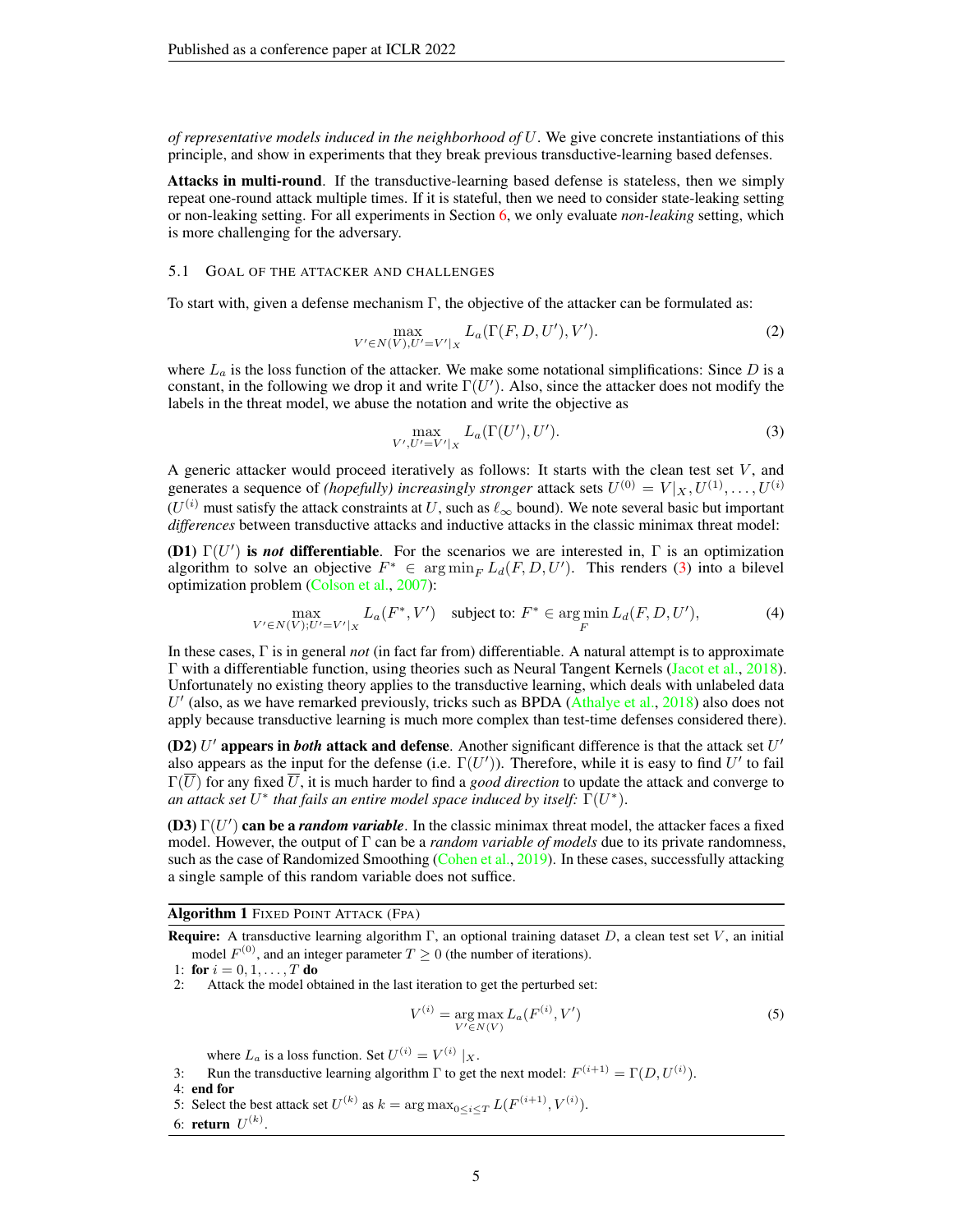Fixed Point Attack: A first attempt. We adapt previous literature for solving bilevel optimization in deep learning setting [\(Lorraine & Duvenaud,](#page-10-7)  $2018$ ) (designed for supervised learning). The idea is simple: At iteration  $i + 1$ , we fix  $U^{(i)}$  and model space  $F^{(i)} = \Gamma(U^{(i)})$ , and construct  $U^{(i+1)}$  to fail it. We call this the Fixed Point Attack (FPA) (Algorithm [1\)](#page-4-2), as one hopes that this process converges to a good fixed point  $U^*$ . Unfortunately, we found FPA to be weak in experiments. The reason is exactly (D2):  $U^{(i+1)}$  failing  $F^{(i)}$  may not give any indication that it can also fail  $F^{(i+1)}$  induced by itself. Note that transfer attack is a special case of FPA by setting  $T = 0$ .

#### 5.2 STRONG ADAPTIVE ATTACKS FROM ATTACKING MODEL SPACES

To develop stronger adaptive attacks, we consider a key property of the adversarial attacks: The *transferability of adversarial examples*. Various previous work have identified that adversarial examples transfer [\(Tramèr et al.,](#page-11-8) [2017;](#page-11-8) [Liu et al.,](#page-10-8) [2016\)](#page-10-8), even across vastly different architectures and models. Therefore, if  $U'$  is a good attack set, we would expect that  $U'$  also fails  $\Gamma(\overline{U})$  for  $\overline{U}$  close to  $U'$ . This leads to the consideration of the following objective:

<span id="page-5-0"></span>
$$
\max_{U'} \min_{\overline{U} \in \mathcal{N}(U')} L_a(\Gamma(\overline{U}), U'). \tag{6}
$$

where  $\mathcal{N}(\cdot)$  is a neighborhood function (possibly different than N). It induces a family of models  $\{\Gamma(\overline{U}) \mid \overline{U} \in \mathcal{N}(U')\}$ , which we call a *model space*. (in fact, this can be a family of random variables of models) This can be viewed as a natural *robust* version of [\(3\)](#page-4-1) by considering the transferability of  $U'$ . While this is seemingly even harder to solve, it has several benefits: (1) Considering a model space naturally strengthens FPA. FPA naturally falls into this formulation as a weak instantiation where we consider a single  $\overline{U} = U^{(i)}$ . Also, considering a model space gives the attacker more information in dealing with the nondifferentiability of  $\Gamma$  (D1). (2) It relaxes the attacker-defender constraint (D2). Perhaps more importantly, for the robust objective, we no longer need the same  $U'$ to appear in both defender and attacker. Therefore it gives a natural relaxation which makes attack algorithm design easier.

In summary, while "brittle"  $U'$  that does not transfer may indeed exist theoretically, their identification can be challenging algorithmically, and its robust variant provides a natural relaxation considering both algorithmic feasibility and attack strength. This thus leads us to the following principle:

The Principle of Attacking Model Spaces. *An effective adaptive attack against a transductive-learning based defense may need to consider* a model space *induced by a proper neighborhood of* U*.*

#### Algorithm 2 GREEDY MODEL SPACE ATTACK (GMSA)

**Require:** A transductive learning algorithm Γ, an optional training dataset D, a clean test set V, an initial model  $F^{(0)}$ , and an integer parameter  $T \ge 0$  (the number of iterations).

1: **for**  $i = 0, 1, ..., T$  **do**<br>2. Attack the previous

Attack the previous models to get the perturbed set:

<span id="page-5-2"></span><span id="page-5-1"></span>
$$
V^{(i)} = \underset{V' \in N(V)}{\text{arg max}} L_{\text{GMSA}}(\{F^{(j)}\}_{j=0}^i, V') \tag{7}
$$

where  $L_{\text{GMSA}}$  is a loss function. Set  $U^{(i)} = V^{(i)} |_{X}$ .

3: Run the transductive learning algorithm  $\Gamma$  to get the next model:  $F^{(i+1)} = \Gamma(D, U^{(i)})$ . 4: end for 5: Select the best attack  $U^{(k)}$  as  $k = \arg \max_{0 \le i \le T} L(F^{(i+1)}, V^{(i)}),$ 

6: **return**  $U^{(k)}$ .

An instantiation: Greedy Model Space Attack (GMSA). We give a simplest possible instantiation of the principle, which we call the *Greedy Model Space Attack* (Algorithm [2\)](#page-5-1). In experiments we use this instantiation to break previous defenses. In this instantiation, the family of model spaces to consider is just all the model spaces constructed in previous iterations.  $L_{\text{GMSA}}(\lbrace F^{(j)} \rbrace_{j=0}^i, V')$ is a loss function that the attacker uses to attack the history model spaces. We consider two instantiations: (1)  $L_{\text{GMSA}}^{\text{AVG}}(\lbrace F^{(j)} \rbrace_{j=0}^{i}, V') = \frac{1}{i+1} \sum_{j=0}^{i} L_a(F^{(j)}, V')$ , (2)  $L_{\text{GMSA}}^{\text{MIN}}(\lbrace F^{(j)} \rbrace_{j=0}^{i}, V') =$  $\min_{0 \le j \le i} L_a(F^{(j)}, V')$ , where  $L_{\text{GMSA}}^{\text{AVG}}$  gives attack algorithm GMSA-AVG, and  $L_{\text{GMSA}}^{\text{MIN}}$  gives attack algorithm GMSA-MIN. We solve [\(7\)](#page-5-2) via Projected Gradient Decent (PGD) (the implementation details of GMSA can be found in Appendix [A.1.3\)](#page-12-0).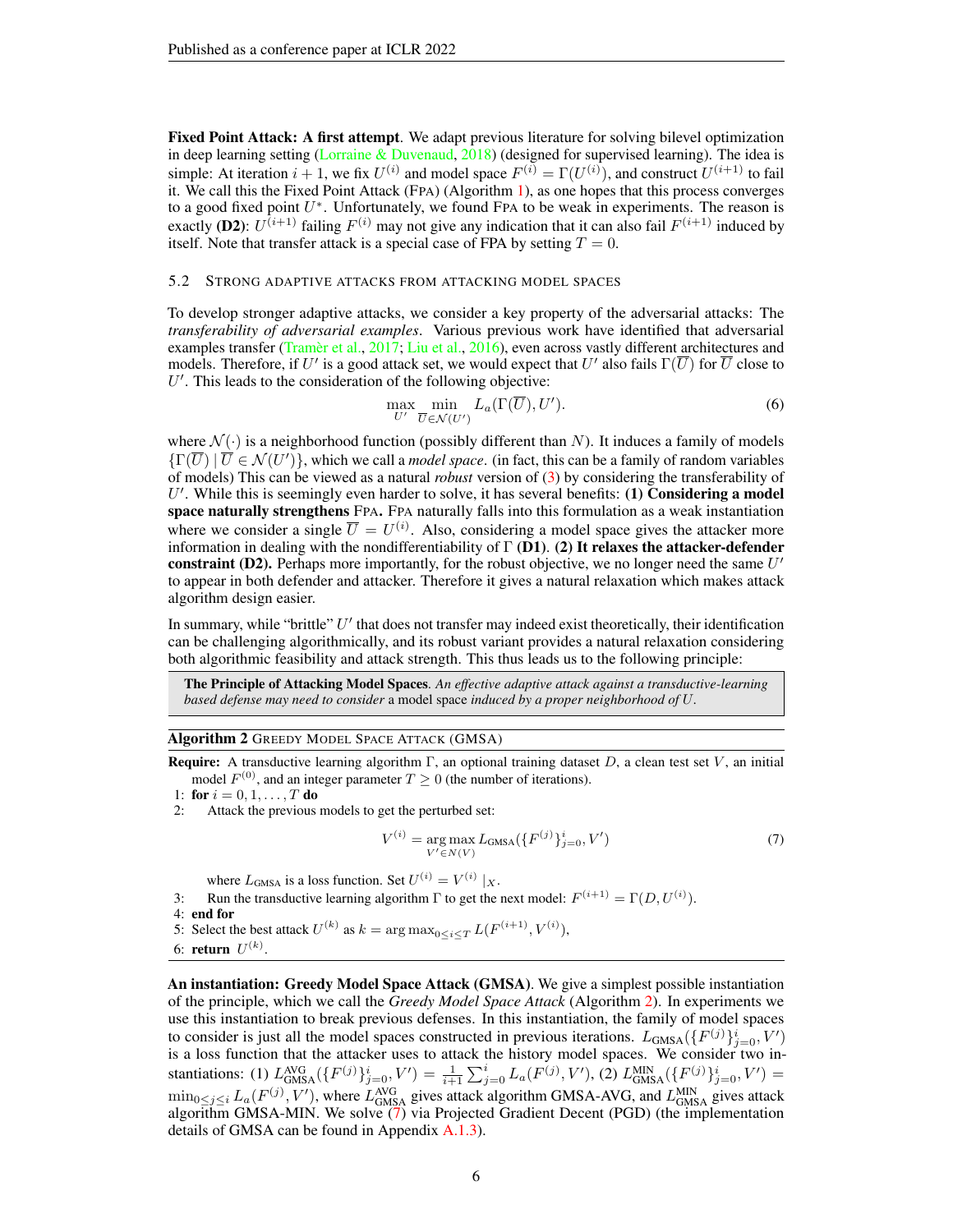<span id="page-6-2"></span>

|                 | <b>Base</b>  | <b>Accuracy</b> |            | <b>Robustness</b><br>RMC |       |       |            |          |                 |  |
|-----------------|--------------|-----------------|------------|--------------------------|-------|-------|------------|----------|-----------------|--|
| <b>Dataset</b>  | <b>Model</b> | Static          | <b>RMC</b> | <b>Static</b>            |       |       |            |          |                 |  |
|                 |              |                 |            | AΑ                       | AΑ    | PGD   | <b>FPA</b> | GMSA-AVG | <b>GMSA-MIN</b> |  |
| <b>MNIST</b>    | Standard     | 99.50           | 99.00      | 0.00                     | 97.70 | 98.30 | 0.60       | 0.50     | 1.10            |  |
|                 | Madry et al. | 99.60           | 97.00      | 87.70                    | 95.70 | 96.10 | 59.50      | 61.40    | 58.80           |  |
| <b>CIFAR-10</b> | Standard     | 94.30           | 93.10      | 0.00                     | 94.20 | 97.60 | 8.50       | 8.00     | 8.10            |  |
|                 | Madry et al. | 83.20           | 90.90      | 44.30                    | 77.90 | 71.70 | 40.80      | 42.50    | 39.60           |  |

Table 1: Results of evaluating RMC. We also evaluate the static base model for comparison. Bold numbers are worst results.

<span id="page-6-3"></span>

| <b>Base</b>             |               | Accuracy    | <b>Robustness</b> |                |       |       |             |          |                 |  |
|-------------------------|---------------|-------------|-------------------|----------------|-------|-------|-------------|----------|-----------------|--|
| Model                   | <b>Static</b> | <b>DENT</b> | <b>Static</b>     |                |       |       | <b>DENT</b> |          |                 |  |
|                         |               |             | AA                | <b>DENT-AA</b> | ΑA    | PGD   | <b>FPA</b>  | GMSA-AVG | <b>GMSA-MIN</b> |  |
| Wu et al. $(2020a)$     | 85.70         | 86.10       | 58.00             | 78.80          | 64.40 | 59.50 | 59.30       | 59.60    | 59.60           |  |
| Carmon et al. $(2019)$  | 88.00         | 87.40       | 57.30             | 80.10          | 61.70 | 58.40 | 58.40       | 58.50    | 58.50           |  |
| Sehwag et al. (2020)    | 87.30         | 86.90       | 54.90             | 76.50          | 59.60 | 55.80 | 55.80       | 55.80    | 55.80           |  |
| Wang et al. (2020)      | 86.60         | 85.60       | 53.60             | 75.90          | 61.30 | 55.90 | 55.80       | 56.10    | 56.10           |  |
| Hendrycks et al. (2019) | 85.80         | 85.50       | 51.80             | 77.20          | 58.40 | 54.20 | 54.40       | 54.20    | 54.20           |  |
| Wong et al. (2020)      | 81.20         | 81.00       | 42.40             | 69.70          | 48.90 | 44.10 | 44.30       | 44.50    | 44.30           |  |
| Ding et al. $(2020)$    | 82.40         | 82.40       | 39.70             | 62.80          | 44.80 | 39.90 | 39.40       | 39.10    | 39.20           |  |

Table 2: Results of evaluating DENT on CIFAR-10. We also evaluate the static base model for comparison. Bold numbers are worst results.

### <span id="page-6-0"></span>6 EMPIRICAL STUDY

This section evaluates various transductive-learning based defenses. Our main findings are: (1) The robustness of existing transductive defenses like RMC and DENT is overestimated. Under our evaluation framework, those defenses either have little robustness or have almost the same robustness as that of the static base model. To this end, we note that while AutoAttack is effective in evaluating the robustness of static models, it is not effective in evaluating the robustness of transductive defenses. In contrast, our GMSA attack is a strong baseline for attacking transductive defenses. (2) We experimented a novel idea of applying Domain Adversarial Neural Networks [\(Ajakan et al.,](#page-9-8) [2014\)](#page-9-8), an unsupervised domain adaptation technique [\(Wilson & Cook,](#page-11-13) [2020\)](#page-11-13), as a transductive-learning based defense. We show that DANN has nontrivial and even better robustness compared to existing work, under AutoAttack, PGD attack, and FPA attack, even though it is broken by GMSA. (3) We report a somewhat surprising phenomenon on *transductive adversarial training*: Adversarially retraining the model *using fresh private randomness on a new batch of test-time data* gives a significant increase in robustness, against all of our considered attacks. (4) Finally, we demonstrated that URejectron, while enjoying theoretical guarantees in the bounded-VC dimensions situation, can be broken in natural deep learning settings.

Evaluation framework. For each defense, we report accuracy and robustness. The accuracy is the performance on the clean test inputs, and the robustness is the performance under adversarial attacks. The robustness of transductive defenses is estimated using AutoAttack  $(AA)^3$  $(AA)^3$ , PGD attack, FPA, GMSA-MIN and GMSA-AVG. We use PGD attack and AutoAttack in the transfer attack setting for the transductive defense: We generate adversarial examples by attacking a static model (e.g. the base model used by the transductive defense), and then evaluate the transductive defense on the generated adversarial examples. Accuracy and robustness of the static models are also reported for comparison. We always use AutoAttack to estimate the robustness of static models since it is the state-of-the-art for the inductive setting. For all experiments, the defender uses his own private randomness, which is different from the one used by the attacker. Without specified otherwise, all reported values are percentages. Below we give details. Appendix [A](#page-12-1) gives details for replicating the results.

Runtime Masking and Cleansing (RMC [\(Wu et al.,](#page-11-3) [2020b\)](#page-11-3)). RMC adapts the network at test time, and was shown to achieve state-of-the-art robustness under several attacks that are unaware of the defense mechanism (thus these attacks are non-adaptive according to our definition). We follow the setup in [Wu et al.](#page-11-3) [\(2020b\)](#page-11-3) to perform experiments on MNIST and CIFAR-10 to evaluate the

<span id="page-6-1"></span><sup>&</sup>lt;sup>3</sup>We use the standard version of AutoAttack: <https://github.com/fra31/auto-attack/>.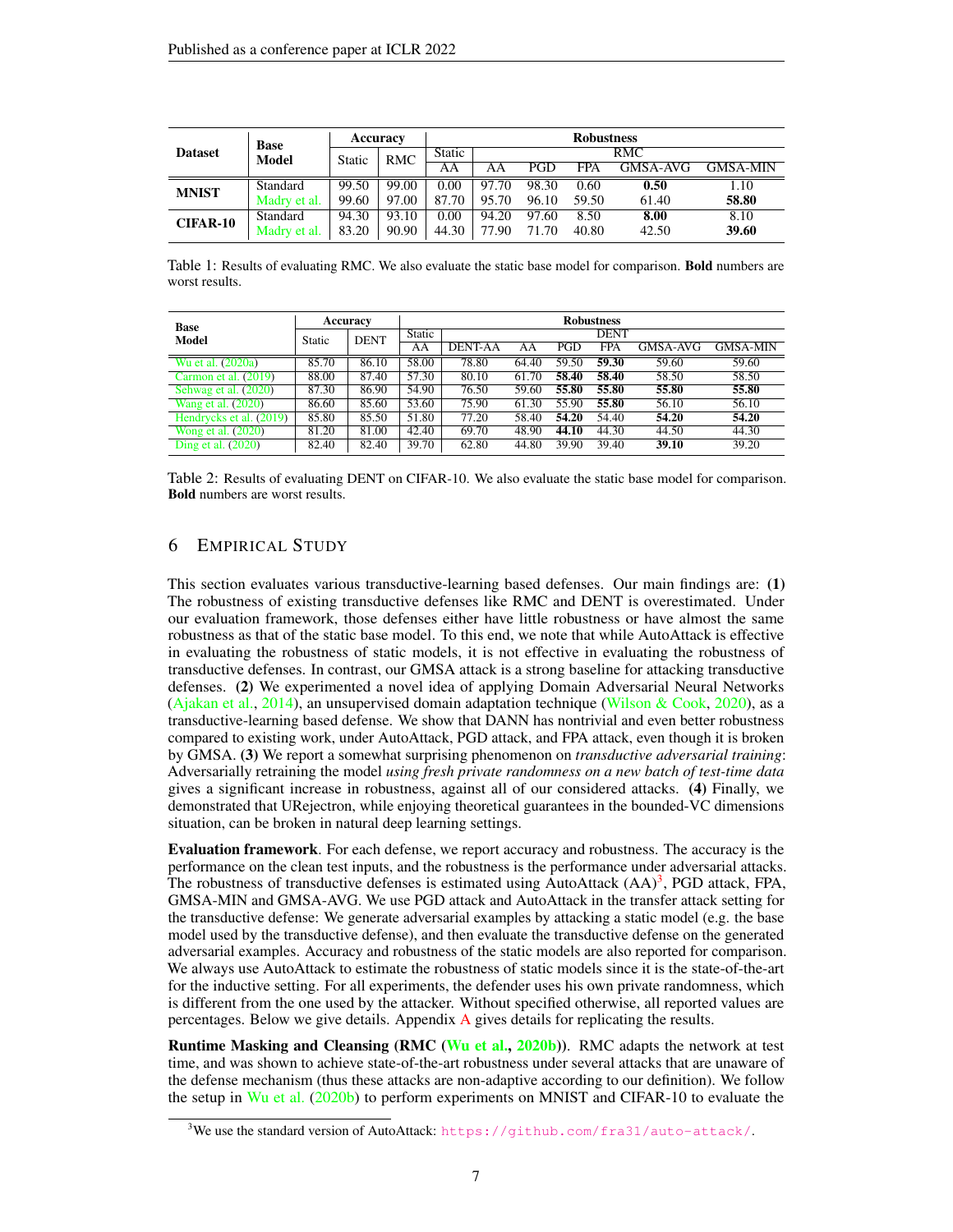<span id="page-7-0"></span>

| <b>Dataset</b>  | Accuracy |              |             | <b>Robustness</b> |              |       |       |       |          |                 |  |
|-----------------|----------|--------------|-------------|-------------------|--------------|-------|-------|-------|----------|-----------------|--|
|                 | Standard | Madry et al. | <b>DANN</b> | Standard          | Madry et al. |       | DANN  |       |          |                 |  |
|                 |          |              |             | ΑA                | ΑА           | AΑ    | PGD   | FPA   | GMSA-AVG | <b>GMSA-MIN</b> |  |
| <b>MNIST</b>    | 99.42    | 99.16        | 99.27       | 0.00              | 88.92        | 97.59 | 96.66 | 96.81 | 79.37    | 6.17            |  |
| <b>CIFAR-10</b> | 93.95    | 86.06        | 89.61       | 0.00              | 39.49        | 66.61 | 60.54 | 53.98 | 5.53     | 8.56            |  |

Table 3: Results of evaluating DANN. Bold numbers are worst results.

robustness of RMC. On MNIST, we consider  $L_{\infty}$  norm attack with  $\epsilon = 0.3$  and on CIFAR-10, we consider  $L_{\infty}$  norm attack with  $\epsilon = 8/255$ . The performance of RMC is evaluated on a sequence of test points  $\mathbf{x}^{(1)}, \cdots, \mathbf{x}^{(n)}$  randomly sampled from the test dataset. So we have a *n*-round game. The FPA and GMSA attacks are applied on each round and the initial model  $F^{(0)}$  used by the attacks at the  $(k + 1)$ -th round is the adapted model (with calibration in RMC) obtained at the k-th round. To save computational cost, we set  $n = 1000$ . The robustness of RMC is evaluated on a sequence of adversarial examples  $\hat{x}^{(1)}, \cdots, \hat{x}^{(n)}$  generated by the attacker on the sequence of test points  $\mathbf{x}^{(1)}, \cdots, \mathbf{x}^{(n)}$ . We evaluate the robustness of RMC in the non-state leaking setting with private randomness (both are in favor of the defender).

*Results.* The results are in Table [1.](#page-6-2) RMC with the standard model is already broken by FPA attack (weaker than GSMA). Compared to the defense-unaware AutoAttack, our GMSA-AVG attack reduces the robustness from 97.70% to 0.50% on MNIST and from 94.20% to 8.00% on CIFAR-10. Further, RMC with adversarially trained model actually provides *worse* adversarial robustness than using adversarial training alone. Under our GMSA-MIN attack, the robustness is reduced from 96.10% to 58.80% on MNIST and from 71.70% to 39.60% on CIFAR-10.

Defensive Entropy Minimization (DENT [\(Wang et al.,](#page-11-4) [2021\)](#page-11-4)). DENT performs test-time adaptation, and works for any training-time learner. It was shown that DENT improves the robustness of the state-of-the-art adversarial training defenses by 20+ points absolute against AutoAttack on CIFAR-10 under  $L_{\infty}$  norm attack with  $\epsilon = 8/255$  (DENT is implemented as a model module, and AutoAttack is directly applied to the module, and we denote this as DENT-AA). [Wang et al.](#page-11-4) also considers adaptive attacks for DENT, such as attacking the static base model using AutoAttack to generate adversarial examples, which is the same as the AutoAttack (AA) in our evaluation.

We evaluate the best version of DENT, called DENT+ in [Wang et al.,](#page-11-4) under their original settings on CIFAR-10: DENT is combined with various adversarial training defenses, and only the model adaptation is included without input adaptation. The model is adapted sample-wise for six steps by AdaMod [\(Ding et al.,](#page-10-11) [2019\)](#page-10-11) with learning rate of 0.006, batch size of 128 and no weight decay. The adaptation objective is entropy minimization with the information maximization regularization. To save computational cost, we only evaluate on 1000 examples randomly sampled from the test dataset. We consider  $L_{\infty}$  norm attack with  $\epsilon = 8/255$ . We design loss functions for the attacks to generate adversarial examples with high confidence (See Appendix  $A.3$  for the details).

*Results.* Table [2](#page-6-3) shows that both DENT-AA and AA overestimate the robustness of DENT. Our PGD attack reduces the robustness of DENT to be almost the same as that of the static defenses. Further, our FPA, GMSA-AVG and GMSA-MIN have similar performance as the PGD attack. The results show that AutoAttack is not effective in evaluating the robustness of transductive defenses.

Domain Adversarial Neural Network (DANN [\(Ajakan et al.,](#page-9-8) [2014\)](#page-9-8)). We consider DANN as a transductive defense for adversarial robustness. We train DANN on the labeled training dataset  $D$ (source domain) and unlabeled adversarial test dataset  $U'$  (target domain), and then evaluate DANN on  $U'$ . For each adversarial set  $U'$ , we train a new DANN model from scratch. We use the standard model trained on D as the base model for DANN. We perform experiments on MNIST and CIFAR-10 to evaluate the adversarial robustness of DANN. On MNIST, we consider  $L_{\infty}$  norm attack with  $\epsilon = 0.3$  and on CIFAR-10, we consider  $L_{\infty}$  norm attack with  $\epsilon = 8/255$ .

*Results.* Table [3](#page-7-0) shows that DANN has non-trivial robustness under AutoAttack, PGD attack and FPA attack. However, under our GMSA attack, DANN has little robustness.

Transductive Adversarial Training (TADV). We consider a simple but novel transductive-learning based defense called transductive adversarial training: After receiving a set of examples at the test time, we always adversarially retrain the model using fresh randomness. The key point of this transduction is that *private randomness* is sampled after the attacker's move, and so the attacker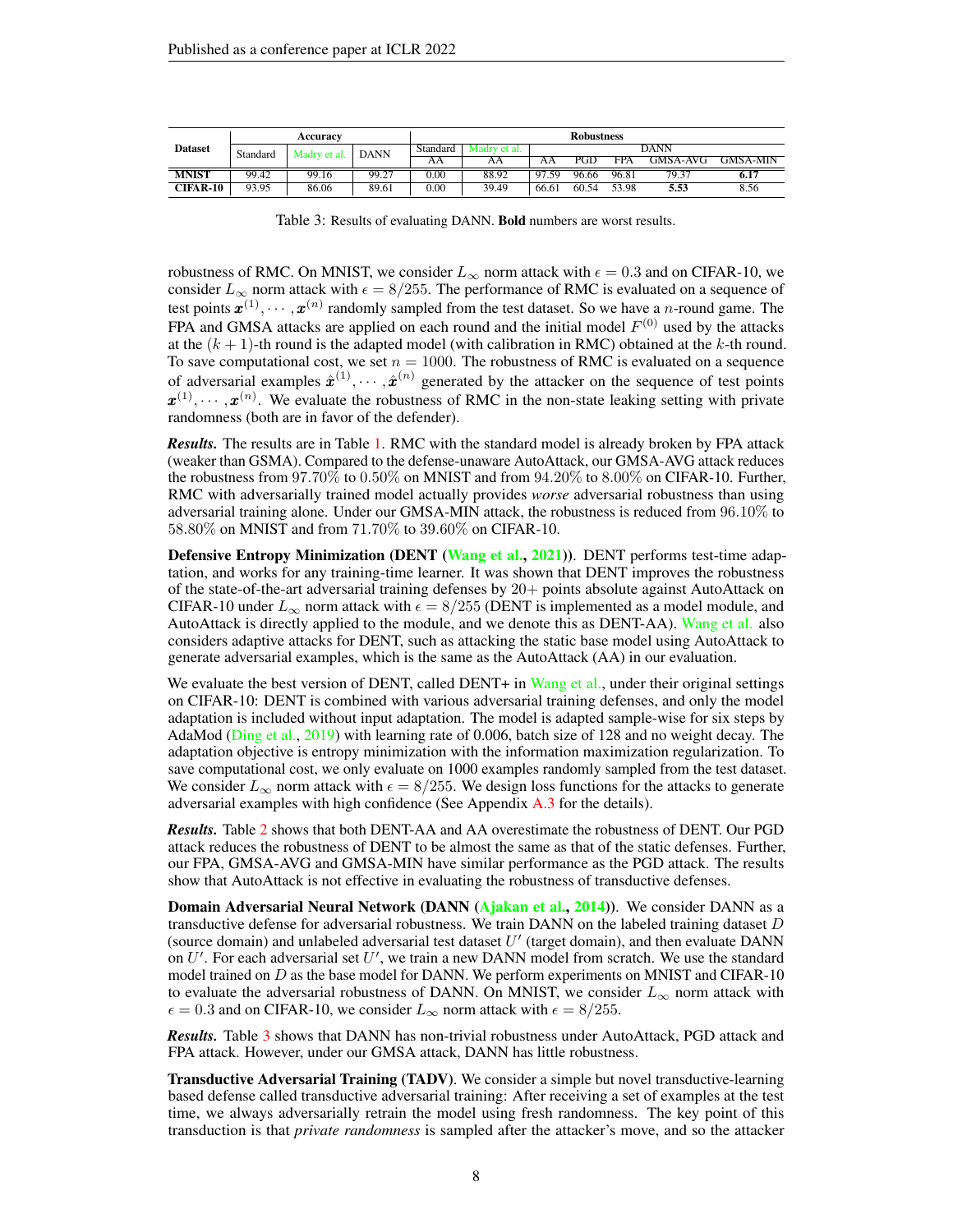<span id="page-8-0"></span>

|                 | Accuracy     |             | <b>Robustness</b> |       |             |            |          |                 |  |  |
|-----------------|--------------|-------------|-------------------|-------|-------------|------------|----------|-----------------|--|--|
| <b>Dataset</b>  | Madry et al. | <b>TADV</b> | Madry et al.      |       | <b>TADV</b> |            |          |                 |  |  |
|                 |              |             | AΑ                | AA    | PGD         | <b>FPA</b> | GMSA-AVG | <b>GMSA-MIN</b> |  |  |
| <b>MNIST</b>    | 99.01        | 99.05       | 86.61             | 96.07 | 96.48       | 95.47      | 94.27    | 95.48           |  |  |
| <b>CIFAR-10</b> | 87.69        | 88.51       | 45.29             | 72.12 | 59.05       | 58.64      | 54.12    | 57.77           |  |  |

<span id="page-8-1"></span>

#### Table 4: Results of evaluating TADV. Bold numbers are worst results.

Figure 1: URejectron in three settings.  $z$  contains "normal" examples on which the classifier can have high accuracy.  $\tilde{x}$  includes z and consists of a mix of 50% "normal" examples and 50% adversarial examples. In (a), the normal examples are clean test inputs and the adversarial examples are generated by PGD attack. In (b), the "normal" examples are still clean test inputs but adversarial examples are generated by CW attack. In (c), the "normal" examples are generated by image corruptions (adversarial examples are generated by PGD attacks).

cannot directly attack the resulting model as in the inductive case. Specifically, for our GMSA attacks, we attack (with loss  $L_{\text{GMSA}}^{\text{AVG}}$  or  $L_{\text{GMSA}}^{\text{MIN}}$ ) an ensemble of  $T = 10$  models, adversarially trained with independent randomness, and generate a perturbed test set  $U'$ . Then we adversarially train another model from scratch with independent randomness, and check whether  $U'$  transfers to the new model (this thus captures the scenario described earlier). Somewhat surprisingly, we show that  $U'$  does not transfer very well, and the TADV improves robustness significantly.

*Results.* Table [4](#page-8-0) shows that transductive adversarial training significantly improves the robustness of adversarial training [\(Madry et al.,](#page-10-1) [2018\)](#page-10-1). On MNIST, the robustness is improved from 86.61% to 94.27%. On CIFAR-10, the robustness is improved from 45.29% to 54.12%.

URejectron in deep learning settings. URejectron performs transductive learning for defense, and has theoretical guarantees under bounded VC dimension case. We evaluated URejectron on GTSRB dataset using ResNet18 network. We used the same implementation by [Goldwasser et al..](#page-10-2)

*Results*. Figure [1\(](#page-8-1)a) shows that for *transfer attacks* generated by PGD attack [\(Madry et al.,](#page-10-1) [2018\)](#page-10-1), URejectron can indeed work as expected. However, by using different attack algorithms, such as CW attack [\(Carlini & Wagner,](#page-9-5) [2017\)](#page-9-5), we observe two failure modes: (1) *Imperceptible adversarial perturbations that slip through*. Figure [1\(](#page-8-1)b) shows that one can construct adversarial examples that are very similar to the clean test inputs that can slip through their UR ejectron construction of  $S$  (in the deep learning setting), and cause large errors. (2) *Benign perturbations that get rejected*. Figure [1\(](#page-8-1)c) shows that we can generate "benign" perturbed examples using image corruptions, such as slightly increased brightness, but URejectron rejects all.

## 7 CONCLUSION

In this paper, we formulate threat models for transductive defenses and propose an attack framework called Greedy Model Space Attack (GMSA) that can serve as a new baseline for evaluating transductive defenses. We show that GMSA can break previous transductive defenses, which were resilient to previous attacks such as AutoAttack. On the positive side, we show that transductive adversarial training gives a significant increase in robustness against attacks we consider. For the future work, one can explore transductive defenses that can be robust under our GMSA attacks, and can also explore even stronger adaptive attacks that are effective in evaluating transductive defenses.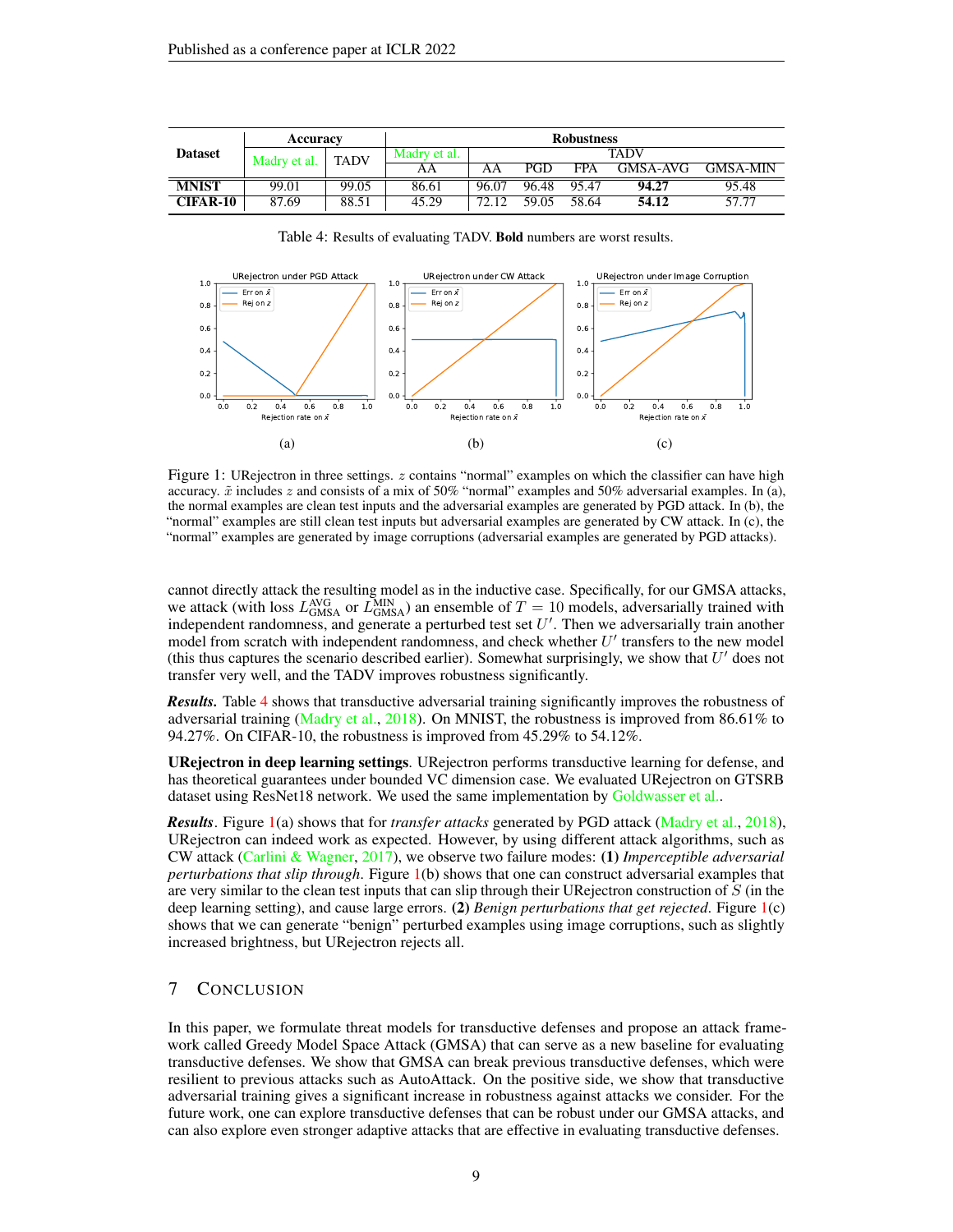## **ACKNOWLEDGMENTS**

The work is partially supported by Air Force Grant FA9550-18-1-0166, the National Science Foundation (NSF) Grants CCF-FMitF-1836978, IIS-2008559, SaTC-Frontiers-1804648, CCF-2046710 and CCF-1652140, and ARO grant number W911NF-17-1-0405. Jiefeng Chen and Somesh Jha are partially supported by the DARPA-GARD problem under agreement number 885000.

# 8 ETHICS STATEMENT

We believe that our work gives positive societal impact in the long term. In the short term potentially some services deploying existing transductive defenses may be broken by adversaries who leverage our new attacks. However, our findings give a necessary step to identify transductive defenses that really work and deepened our understanding of this matter. It also gives positive impact by advancing the science for trustworthy machine learning and potentially how deep transductive learning works.

# 9 REPRODUCIBILITY STATEMENT

We have included enough experimental details to ensure reproducibility in Section [6](#page-6-0) and Appendix [A.](#page-12-1) Also, the source code for the experiments is submitted as supplemental materials.

# **REFERENCES**

- <span id="page-9-1"></span>Online versus batch prediction. [https://cloud.google.com/ai-platform/prediction/docs/](https://cloud.google.com/ai-platform/prediction/docs/online-vs-batch-prediction) [online-vs-batch-prediction](https://cloud.google.com/ai-platform/prediction/docs/online-vs-batch-prediction), 2021.
- <span id="page-9-8"></span>Hana Ajakan, Pascal Germain, Hugo Larochelle, François Laviolette, and Mario Marchand. Domain-adversarial neural networks. *stat*, 1050:15, 2014.
- <span id="page-9-2"></span>Anish Athalye, Nicholas Carlini, and David A. Wagner. Obfuscated gradients give a false sense of security: Circumventing defenses to adversarial examples. In Jennifer G. Dy and Andreas Krause (eds.), *Proceedings of the 35th International Conference on Machine Learning, ICML 2018, Stockholmsmässan, Stockholm, Sweden, July 10-15, 2018*, volume 80 of *Proceedings of Machine Learning Research*, pp. 274–283. PMLR, 2018.
- <span id="page-9-5"></span>Nicholas Carlini and David A. Wagner. Towards evaluating the robustness of neural networks. In *2017 IEEE Symposium on Security and Privacy, SP 2017, San Jose, CA, USA, May 22-26, 2017*, pp. 39–57. IEEE Computer Society, 2017. doi: 10.1109/SP.2017.49. URL <https://doi.org/10.1109/SP.2017.49>.
- <span id="page-9-0"></span>Yair Carmon, Aditi Raghunathan, Ludwig Schmidt, John C. Duchi, and Percy Liang. Unlabeled data improves adversarial robustness. In Hanna M. Wallach, Hugo Larochelle, Alina Beygelzimer, Florence d'Alché-Buc, Emily B. Fox, and Roman Garnett (eds.), *Advances in Neural Information Processing Systems 32: Annual Conference on Neural Information Processing Systems 2019, NeurIPS 2019, 8-14 December 2019, Vancouver, BC, Canada*, pp. 11190–11201, 2019.
- <span id="page-9-9"></span>Ching-Yao Chuang, Antonio Torralba, and Stefanie Jegelka. Estimating generalization under distribution shifts via domain-invariant representations. In *Proceedings of the 37th International Conference on Machine Learning, ICML 2020, 13-18 July 2020, Virtual Event*, volume 119 of *Proceedings of Machine Learning Research*, pp. 1984–1994. PMLR, 2020. URL <http://proceedings.mlr.press/v119/chuang20a.html>.
- <span id="page-9-7"></span>Jeremy M. Cohen, Elan Rosenfeld, and J. Zico Kolter. Certified adversarial robustness via randomized smoothing. In Kamalika Chaudhuri and Ruslan Salakhutdinov (eds.), *Proceedings of the 36th International Conference on Machine Learning, ICML 2019, 9-15 June 2019, Long Beach, California, USA*, volume 97 of *Proceedings of Machine Learning Research*, pp. 1310–1320. PMLR, 2019.

<span id="page-9-3"></span>Benoît Colson, Patrice Marcotte, and Gilles Savard. An overview of bilevel optimization, 2007.

- <span id="page-9-4"></span>Francesco Croce and Matthias Hein. Reliable evaluation of adversarial robustness with an ensemble of diverse parameter-free attacks. In *ICML*, 2020a.
- <span id="page-9-6"></span>Francesco Croce and Matthias Hein. Reliable evaluation of adversarial robustness with an ensemble of diverse parameter-free attacks. In *Proceedings of the 37th International Conference on Machine Learning, ICML 2020, 13-18 July 2020, Virtual Event*, volume 119 of *Proceedings of Machine Learning Research*, pp. 2206–2216. PMLR, 2020b. URL <http://proceedings.mlr.press/v119/croce20b.html>.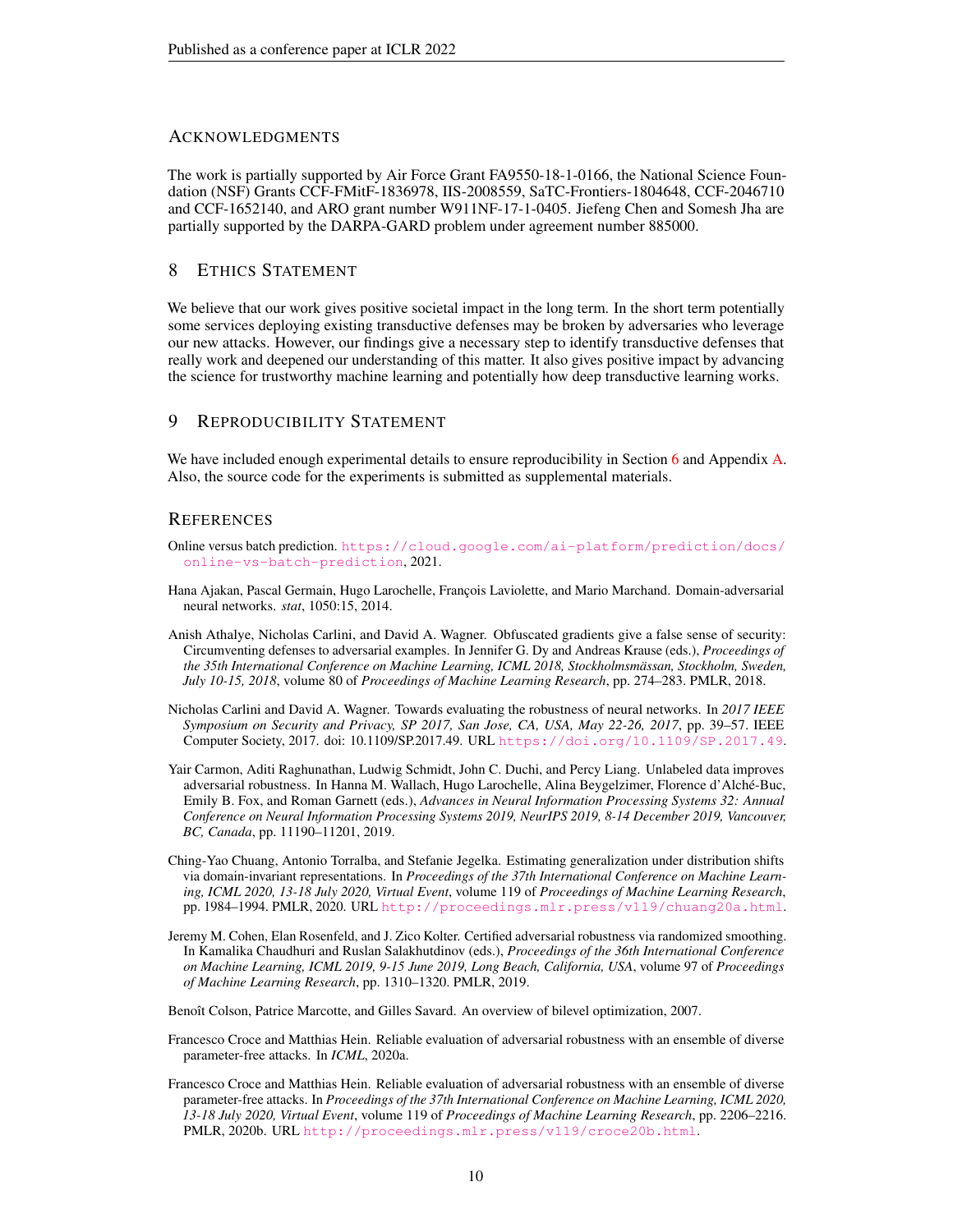- <span id="page-10-10"></span>Gavin Weiguang Ding, Yash Sharma, Kry Yik Chau Lui, and Ruitong Huang. MMA training: Direct input space margin maximization through adversarial training. In *8th International Conference on Learning Representations, ICLR 2020, Addis Ababa, Ethiopia, April 26-30, 2020*. OpenReview.net, 2020. URL <https://openreview.net/forum?id=HkeryxBtPB>.
- <span id="page-10-11"></span>Jianbang Ding, Xuancheng Ren, Ruixuan Luo, and Xu Sun. An adaptive and momental bound method for stochastic learning. *CoRR*, abs/1910.12249, 2019. URL <http://arxiv.org/abs/1910.12249>.
- <span id="page-10-15"></span>Yaroslav Ganin, Evgeniya Ustinova, Hana Ajakan, Pascal Germain, Hugo Larochelle, François Laviolette, Mario Marchand, and Victor S. Lempitsky. Domain-adversarial training of neural networks. *J. Mach. Learn. Res.*, 17:59:1–59:35, 2016. URL <http://jmlr.org/papers/v17/15-239.html>.
- <span id="page-10-2"></span>Shafi Goldwasser, Adam Tauman Kalai, Yael Tauman Kalai, and Omar Montasser. Beyond perturbations: Learning guarantees with arbitrary adversarial test examples. *CoRR*, abs/2007.05145, 2020. URL [https:](https://arxiv.org/abs/2007.05145) [//arxiv.org/abs/2007.05145](https://arxiv.org/abs/2007.05145).
- <span id="page-10-5"></span>Ian J. Goodfellow. A research agenda: Dynamic models to defend against correlated attacks. *CoRR*, abs/1903.06293, 2019. URL <http://arxiv.org/abs/1903.06293>.
- <span id="page-10-3"></span>Ian J. Goodfellow, Jonathon Shlens, and Christian Szegedy. Explaining and harnessing adversarial examples. In Yoshua Bengio and Yann LeCun (eds.), *3rd International Conference on Learning Representations, ICLR 2015, San Diego, CA, USA, May 7-9, 2015, Conference Track Proceedings*, 2015. URL [http:](http://arxiv.org/abs/1412.6572) [//arxiv.org/abs/1412.6572](http://arxiv.org/abs/1412.6572).
- <span id="page-10-14"></span>Kaiming He, Xiangyu Zhang, Shaoqing Ren, and Jian Sun. Deep residual learning for image recognition. In *2016 IEEE Conference on Computer Vision and Pattern Recognition, CVPR 2016, Las Vegas, NV, USA, June 27-30, 2016*, pp. 770–778. IEEE Computer Society, 2016. doi: 10.1109/CVPR.2016.90. URL [https:](https://doi.org/10.1109/CVPR.2016.90) [//doi.org/10.1109/CVPR.2016.90](https://doi.org/10.1109/CVPR.2016.90).
- <span id="page-10-16"></span>Dan Hendrycks and Thomas G. Dietterich. Benchmarking neural network robustness to common corruptions and perturbations. In *7th International Conference on Learning Representations, ICLR 2019, New Orleans, LA, USA, May 6-9, 2019*. OpenReview.net, 2019. URL [https://openreview.net/forum?id=](https://openreview.net/forum?id=HJz6tiCqYm) [HJz6tiCqYm](https://openreview.net/forum?id=HJz6tiCqYm).
- <span id="page-10-9"></span>Dan Hendrycks, Kimin Lee, and Mantas Mazeika. Using pre-training can improve model robustness and uncertainty. In Kamalika Chaudhuri and Ruslan Salakhutdinov (eds.), *Proceedings of the 36th International Conference on Machine Learning, ICML 2019, 9-15 June 2019, Long Beach, California, USA*, volume 97 of *Proceedings of Machine Learning Research*, pp. 2712–2721. PMLR, 2019. URL [http://proceedings.](http://proceedings.mlr.press/v97/hendrycks19a.html) [mlr.press/v97/hendrycks19a.html](http://proceedings.mlr.press/v97/hendrycks19a.html).
- <span id="page-10-6"></span>Arthur Jacot, Franck Gabriel, and Clement Hongler. Neural tangent kernel: Convergence and generalization in neural networks. In S. Bengio, H. Wallach, H. Larochelle, K. Grauman, N. Cesa-Bianchi, and R. Garnett (eds.), *Advances in Neural Information Processing Systems*, volume 31. Curran Associates, Inc., 2018. URL [https://proceedings.neurips.cc/paper/2018/file/](https://proceedings.neurips.cc/paper/2018/file/5a4be1fa34e62bb8a6ec6b91d2462f5a-Paper.pdf) [5a4be1fa34e62bb8a6ec6b91d2462f5a-Paper.pdf](https://proceedings.neurips.cc/paper/2018/file/5a4be1fa34e62bb8a6ec6b91d2462f5a-Paper.pdf).
- <span id="page-10-0"></span>Zico Kolter and Aleksander Madry. Adversarial Robustness - Theory and Practice. [https://](https://adversarial-ml-tutorial.org/) [adversarial-ml-tutorial.org/](https://adversarial-ml-tutorial.org/), 2018.
- <span id="page-10-13"></span>Alex Krizhevsky, Geoffrey Hinton, et al. Learning multiple layers of features from tiny images. 2009.
- <span id="page-10-4"></span>Alexey Kurakin, Ian J. Goodfellow, and Samy Bengio. Adversarial examples in the physical world. In *5th International Conference on Learning Representations, ICLR 2017, Toulon, France, April 24-26, 2017, Workshop Track Proceedings*. OpenReview.net, 2017. URL [https://openreview.net/forum?id=](https://openreview.net/forum?id=HJGU3Rodl) [HJGU3Rodl](https://openreview.net/forum?id=HJGU3Rodl).

<span id="page-10-12"></span>Yann LeCun. The mnist database of handwritten digits. *http://yann. lecun. com/exdb/mnist/*, 1998.

- <span id="page-10-8"></span>Yanpei Liu, Xinyun Chen, Chang Liu, and Dawn Song. Delving into transferable adversarial examples and black-box attacks. *CoRR*, abs/1611.02770, 2016. URL <http://arxiv.org/abs/1611.02770>.
- <span id="page-10-7"></span>Jonathan Lorraine and David Duvenaud. Stochastic hyperparameter optimization through hypernetworks. *CoRR*, abs/1802.09419, 2018. URL [http://dblp.uni-trier.de/db/journals/corr/corr1802.](http://dblp.uni-trier.de/db/journals/corr/corr1802.html#abs-1802-09419) [html#abs-1802-09419](http://dblp.uni-trier.de/db/journals/corr/corr1802.html#abs-1802-09419).
- <span id="page-10-1"></span>Aleksander Madry, Aleksandar Makelov, Ludwig Schmidt, Dimitris Tsipras, and Adrian Vladu. Towards deep learning models resistant to adversarial attacks. In *6th International Conference on Learning Representations, ICLR 2018, Vancouver, BC, Canada, April 30 - May 3, 2018, Conference Track Proceedings*. OpenReview.net, 2018.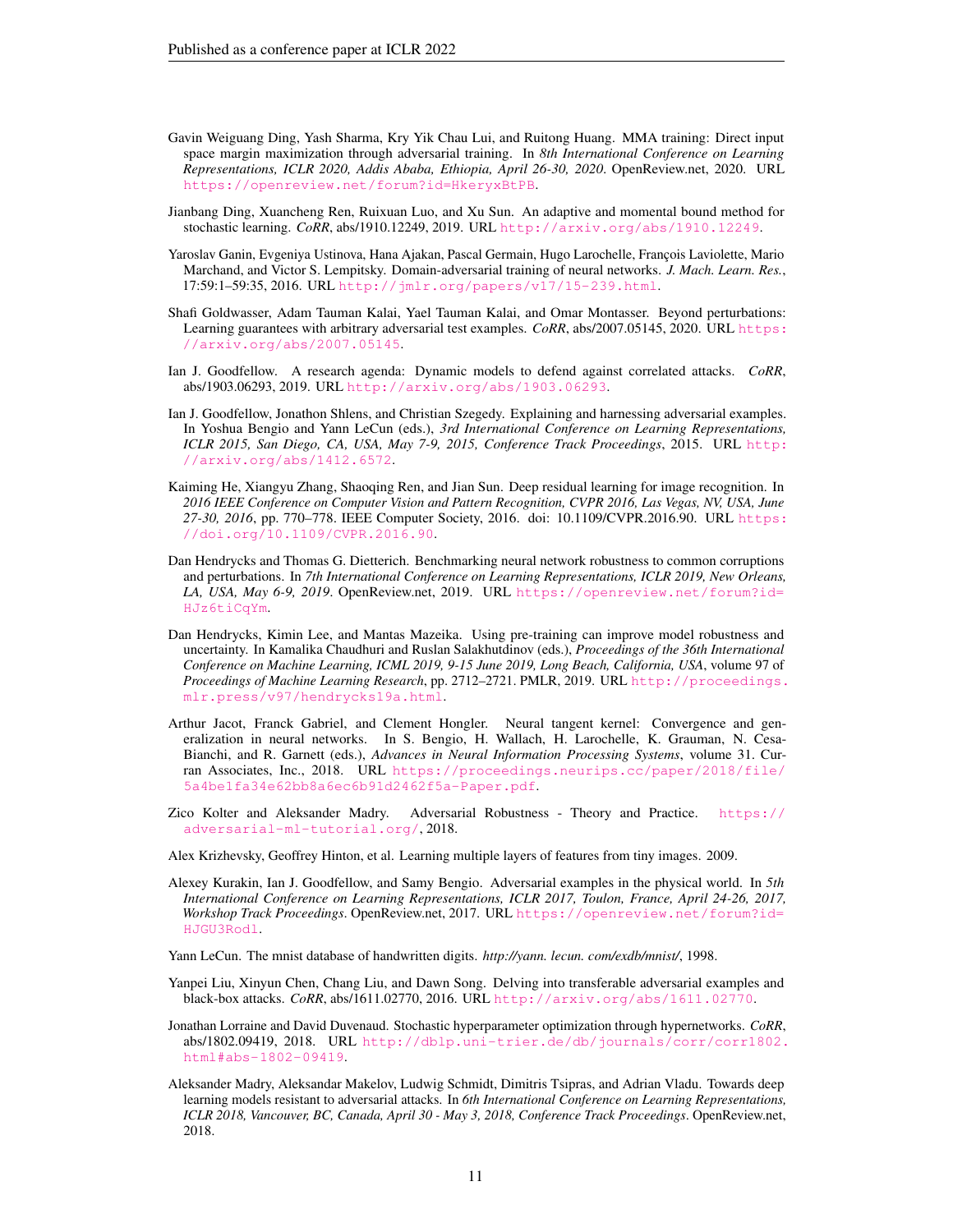- <span id="page-11-5"></span>Seyed-Mohsen Moosavi-Dezfooli, Alhussein Fawzi, and Pascal Frossard. Deepfool: A simple and accurate method to fool deep neural networks. In *2016 IEEE Conference on Computer Vision and Pattern Recognition, CVPR 2016, Las Vegas, NV, USA, June 27-30, 2016*, pp. 2574–2582. IEEE Computer Society, 2016. doi: 10.1109/CVPR.2016.282. URL <https://doi.org/10.1109/CVPR.2016.282>.
- <span id="page-11-1"></span>Ludwig Schmidt, Shibani Santurkar, Dimitris Tsipras, Kunal Talwar, and Aleksander Madry. Adversarially robust generalization requires more data. In *Advances in Neural Information Processing Systems*, pp. 5014–5026, 2018.
- <span id="page-11-10"></span>Vikash Sehwag, Shiqi Wang, Prateek Mittal, and Suman Jana. HYDRA: pruning adversarially robust neural networks. In Hugo Larochelle, Marc'Aurelio Ranzato, Raia Hadsell, Maria-Florina Balcan, and Hsuan-Tien Lin (eds.), *Advances in Neural Information Processing Systems 33: Annual Conference on Neural Information Processing Systems 2020, NeurIPS 2020, December 6- 12, 2020, virtual*, 2020. URL [https://proceedings.neurips.cc/paper/2020/hash/](https://proceedings.neurips.cc/paper/2020/hash/e3a72c791a69f87b05ea7742e04430ed-Abstract.html) [e3a72c791a69f87b05ea7742e04430ed-Abstract.html](https://proceedings.neurips.cc/paper/2020/hash/e3a72c791a69f87b05ea7742e04430ed-Abstract.html).
- <span id="page-11-0"></span>Aman Sinha, Hongseok Namkoong, and John C. Duchi. Certifying some distributional robustness with principled adversarial training. In *6th International Conference on Learning Representations, ICLR 2018, Vancouver, BC, Canada, April 30 - May 3, 2018, Conference Track Proceedings*. OpenReview.net, 2018.
- <span id="page-11-14"></span>Johannes Stallkamp, Marc Schlipsing, Jan Salmen, and Christian Igel. Man vs. computer: Benchmarking machine learning algorithms for traffic sign recognition. *Neural Networks*, 32:323–332, 2012. doi: 10.1016/j. neunet.2012.02.016. URL <https://doi.org/10.1016/j.neunet.2012.02.016>.
- <span id="page-11-6"></span>Florian Tramèr, Nicholas Carlini, Wieland Brendel, and Aleksander Madry. On adaptive attacks to adversarial example defenses. In Hugo Larochelle, Marc'Aurelio Ranzato, Raia Hadsell, Maria-Florina Balcan, and Hsuan-Tien Lin (eds.), *Advances in Neural Information Processing Systems 33: Annual Conference on Neural Information Processing Systems 2020, NeurIPS 2020, December 6-12, 2020, virtual*, 2020. URL [https://proceedings.neurips.cc/paper/2020/hash/](https://proceedings.neurips.cc/paper/2020/hash/11f38f8ecd71867b42433548d1078e38-Abstract.html) [11f38f8ecd71867b42433548d1078e38-Abstract.html](https://proceedings.neurips.cc/paper/2020/hash/11f38f8ecd71867b42433548d1078e38-Abstract.html).
- <span id="page-11-8"></span>Florian Tramèr, Nicolas Papernot, Ian Goodfellow, Dan Boneh, and Patrick McDaniel. The space of transferable adversarial examples. *arXiv*, 2017. URL <https://arxiv.org/abs/1704.03453>.
- <span id="page-11-2"></span>Vladimir Vapnik. *Statistical learning theory*. Wiley, 1998. ISBN 978-0-471-03003-4.
- <span id="page-11-4"></span>Dequan Wang, An Ju, Evan Shelhamer, David Wagner, and Trevor Darrell. Fighting gradients with gradients: Dynamic defenses against adversarial attacks. *arXiv preprint arXiv:2105.08714*, 2021.
- <span id="page-11-11"></span>Yisen Wang, Difan Zou, Jinfeng Yi, James Bailey, Xingjun Ma, and Quanquan Gu. Improving adversarial robustness requires revisiting misclassified examples. In *8th International Conference on Learning Representations, ICLR 2020, Addis Ababa, Ethiopia, April 26-30, 2020*. OpenReview.net, 2020. URL <https://openreview.net/forum?id=rklOg6EFwS>.
- <span id="page-11-13"></span>Garrett Wilson and Diane J Cook. A survey of unsupervised deep domain adaptation. *ACM Transactions on Intelligent Systems and Technology (TIST)*, 11(5):1–46, 2020.
- <span id="page-11-12"></span>Eric Wong, Leslie Rice, and J. Zico Kolter. Fast is better than free: Revisiting adversarial training. In *8th International Conference on Learning Representations, ICLR 2020, Addis Ababa, Ethiopia, April 26-30, 2020*. OpenReview.net, 2020. URL <https://openreview.net/forum?id=BJx040EFvH>.
- <span id="page-11-9"></span>Dongxian Wu, Shu-Tao Xia, and Yisen Wang. Adversarial weight perturbation helps robust generalization. In Hugo Larochelle, Marc'Aurelio Ranzato, Raia Hadsell, Maria-Florina Balcan, and Hsuan-Tien Lin (eds.), *Advances in Neural Information Processing Systems 33: Annual Conference on Neural Information Processing Systems 2020, NeurIPS 2020, December 6- 12, 2020, virtual*, 2020a. URL [https://proceedings.neurips.cc/paper/2020/hash/](https://proceedings.neurips.cc/paper/2020/hash/1ef91c212e30e14bf125e9374262401f-Abstract.html) [1ef91c212e30e14bf125e9374262401f-Abstract.html](https://proceedings.neurips.cc/paper/2020/hash/1ef91c212e30e14bf125e9374262401f-Abstract.html).
- <span id="page-11-3"></span>Yi-Hsuan Wu, Chia-Hung Yuan, and Shan-Hung Wu. Adversarial robustness via runtime masking and cleansing. In *Proceedings of the 37th International Conference on Machine Learning, ICML 2020, 13-18 July 2020, Virtual Event*, volume 119 of *Proceedings of Machine Learning Research*, pp. 10399–10409. PMLR, 2020b. URL <http://proceedings.mlr.press/v119/wu20f.html>.
- <span id="page-11-7"></span>Hongyang Zhang, Yaodong Yu, Jiantao Jiao, Eric P. Xing, Laurent El Ghaoui, and Michael I. Jordan. Theoretically principled trade-off between robustness and accuracy. In Kamalika Chaudhuri and Ruslan Salakhutdinov (eds.), *Proceedings of the 36th International Conference on Machine Learning, ICML 2019, 9-15 June 2019, Long Beach, California, USA*, volume 97 of *Proceedings of Machine Learning Research*, pp. 7472–7482. PMLR, 2019. URL <http://proceedings.mlr.press/v97/zhang19p.html>.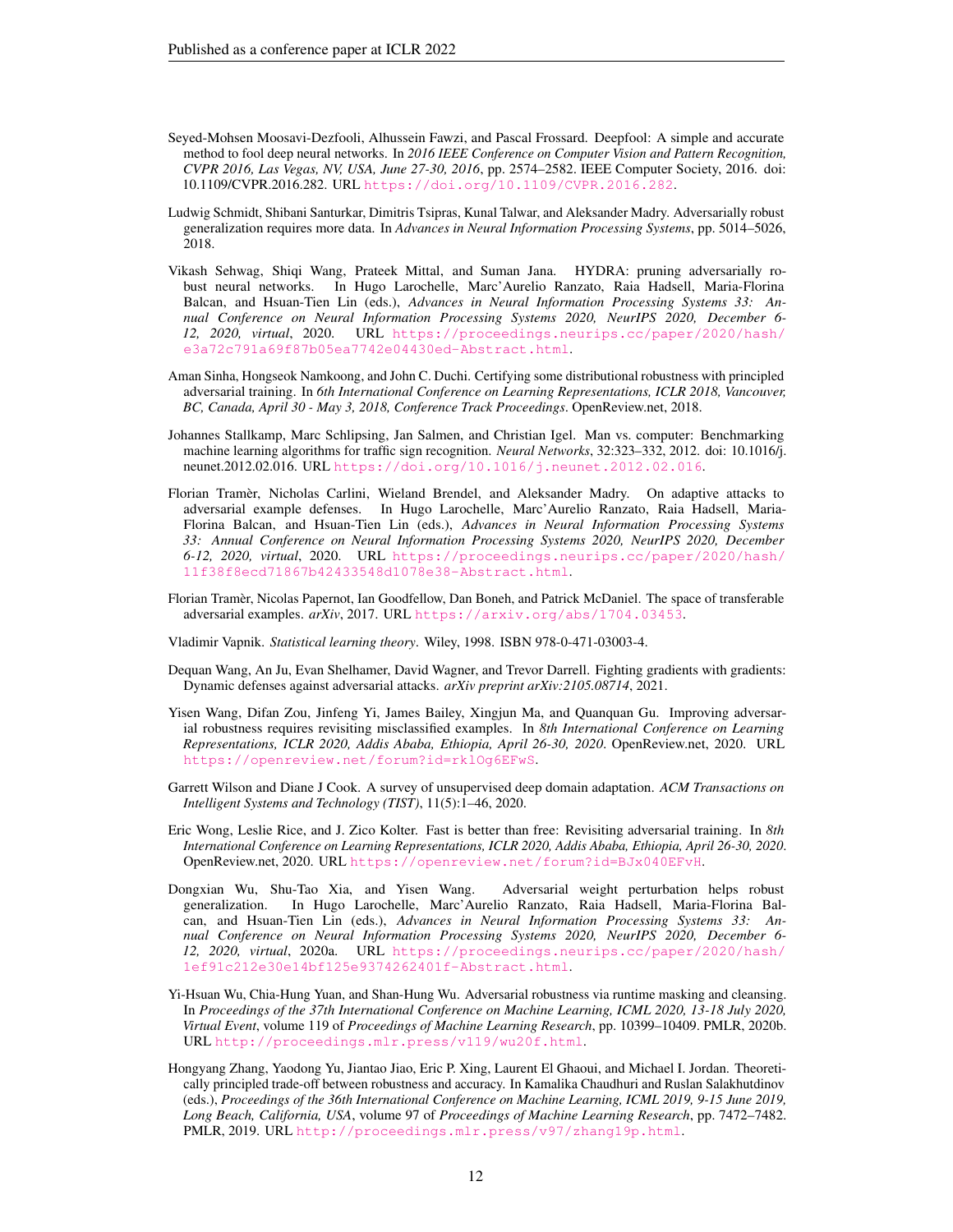# Supplementary Material

# Towards Evaluating the Robustness of Neural Networks Learned by **Transduction**

# <span id="page-12-1"></span>A EXPERIMENTAL DETAILS

## A.1 GENERAL SETUP

A.1.1 COMPUTING INFRASTRUCTURE

We run all experiments with PyTorch and NVIDIA GeForce RTX 2080Ti GPUs.

## A.1.2 DATASET

We use three datasets MNIST, CIFAR-10 and GTSRB in our experiments. The details about these datasets are described below.

**MNIST.** The MNIST [\(LeCun,](#page-10-12) [1998\)](#page-10-12) is a large dataset of handwritten digits. Each digit has  $5,500$ training images and 1,000 test images. Each image is a  $28 \times 28$  grayscale. We normalize the range of pixel values to  $[0, 1]$ .

**CIFAR-10.** The CIFAR-10 [\(Krizhevsky et al.,](#page-10-13) [2009\)](#page-10-13) is a dataset of  $32x32$  color images with ten classes, each consisting of 5,000 training images and 1,000 test images. The classes correspond to dogs, frogs, ships, trucks, etc. We normalize the range of pixel values to  $[0, 1]$ .

GTSRB. The German Traffic Sign Recognition Benchmark (GTSRB) [\(Stallkamp et al.,](#page-11-14) [2012\)](#page-11-14) is a dataset of color images depicting 43 different traffic signs. The images are not of a fixed dimensions and have rich background and varying light conditions as would be expected of photographed images of traffic signs. There are about 34,799 training images, 4,410 validation images and 12,630 test images. We resize each image to  $32 \times 32$ . The dataset has a large imbalance in the number of sample occurrences across classes. We use data augmentation techniques to enlarge the training data and make the number of samples in each class balanced. We construct a class preserving data augmentation pipeline consisting of rotation, translation, and projection transforms and apply this pipeline to images in the training set until each class contained 10,000 examples. We also preprocess images via image brightness normalization and normalize the range of pixel values to  $[0, 1]$ .

# <span id="page-12-0"></span>A.1.3 IMPLEMENTATION DETAILS OF THE ATTACKS

We use Projected Gradient Descent (PGD) [\(Madry et al.,](#page-10-1) [2018\)](#page-10-1) to solve the attack objectives of PGD attack, FPA, GMSA-AVG and GMSA-MIN. For GMSA-AVG, at the  $i$ -th iteration, when applying PGD on the data point  $x$  to generate the perturbation  $\delta$ , we need to do one backpropagation operation for each model in  $\{F^{(j)}\}_{j=0}^i$  per PGD step. We do the backpropagation for each model sequentially and then accumulate the gradients to update the perturbation  $\delta$  since we might not have enough memory to store all the models and compute the gradients at once, especially when  $i$  is large. For GMSA-MIN, we find that it requires more PGD steps to solve the attack objective at the i-th iteration where we need to attack  $i + 1$  models simultaneously. Thus, we scale the number of PGD steps at the *i*-th iteration by a factor of  $i + 1$  for GMSA-MIN.

# A.2 SETUP FOR RMC EXPERIMENTS

We follow the original settings in [Wu et al.](#page-11-3) [\(2020b\)](#page-11-3) to perform experiments on MNIST and CIFAR-10 datasets to evaluate the adversarial robustness of RMC. We consider two kinds of base models for RMC: one is the model trained via standard supervised training; the other is the model trained using the adversarial training [\(Madry et al.,](#page-10-1) [2018\)](#page-10-1). We describe the settings for each dataset below.

# A.2.1 MNIST

Model architecture and training configuration. We use a neural network with two convolutional layers, two full connected layers and batch normalization layers. For both standard training and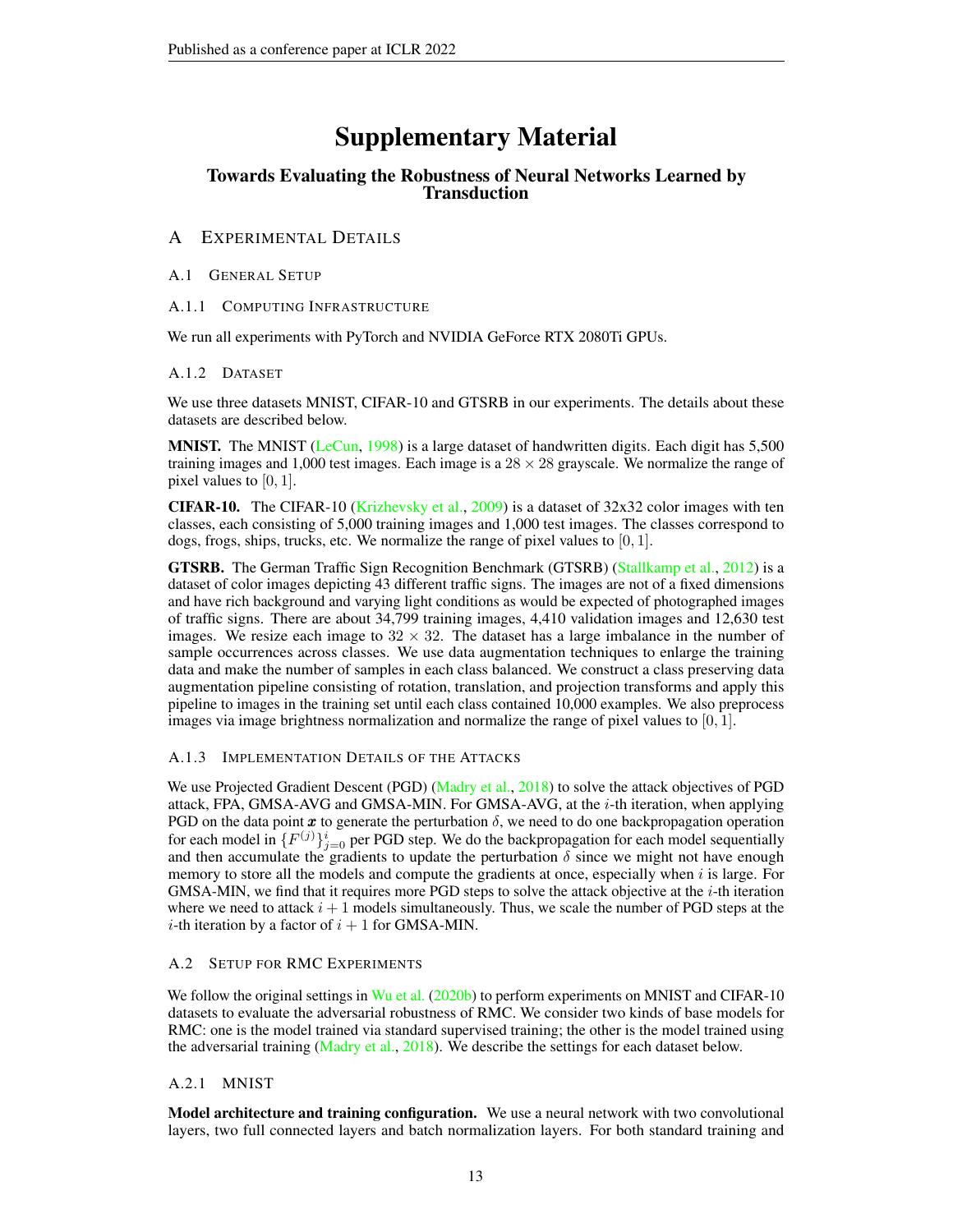adversarial training, we train the model for 100 epochs using the Adam optimizer with a batch size of 128 and a learning rate of  $10^{-3}$ . We use the  $L_{\infty}$  norm PGD attack as the adversary for adversarial training with a perturbation budget  $\epsilon$  of 0.3, a step size of 0.01, and number of steps of 40.

**RMC configuration.** We set  $K = 1024$ . Suppose the clean training set is  $\mathbb{D}$ . Let  $\mathbb{D}'$  contain  $|\mathbb{D}|$ clean inputs and  $|\mathbb{D}|$  adversarial examples. So  $N' = 2|\mathbb{D}|$ . We generate the adversarial examples using the  $L_{\infty}$  norm PGD attack with a perturbation budget  $\epsilon$  of 0.3, a step size of 0.01, and number of steps of 100. We extract the features from the penultimate layer of the model and use the Euclidean distance in the feature space of the model to find the top-K nearest neighbors of the inputs. When adapting the model, we use Adam as the optimizer and set the learning rate to be  $2 \times 10^{-4}$ . We train the model until the early-stop condition holds. That is the training epoch reaches 100 or the validation loss doesn't decrease for 5 epochs.

**Attack configuration.** We use the same threat model for all attacks:  $L_{\infty}$  norm perturbation with a perturbation budget  $\epsilon$  of 0.3. Cross entropy loss is used as the loss function for PGD attack, FPA, GMSA-AVG and GMSA-MIN:  $L_a(F, V) = \frac{1}{|V|} \sum_{(\pmb{x}, y) \in V} - \log f(\pmb{x})_y$ , where  $f(\pmb{x})$  is the softmax output of the model  $F$ . We use PGD with a step size of 0.01, the number of steps of 100, random start and no restarts. We set  $T = 9$  for FPA, GMSA-AVG and GMSA-MIN.

### A.2.2 CIFAR-10

Model architecture and training configuration. We use the ResNet-32 network [\(He et al.,](#page-10-14) [2016\)](#page-10-14). For both standard training and adversarial training, we train the model for 100 epochs using Stochastic Gradient Decent (SGD) optimizer with Nesterov momentum and learning rate schedule. We set momentum 0.9 and  $\ell_2$  weight decay with a coefficient of  $10^{-4}$ . The initial learning rate is 0.1 and it decreases by 0.1 at 50, 75 and 90 epoch respectively. The batch size is 128. We augment the training images using random crop and random horizontal flip. We use the  $L_{\infty}$  norm PGD attack as the adversary for adversarial training with a perturbation budget  $\epsilon$  of  $\frac{8}{255}$ , a step size of  $\frac{2}{255}$ , and number of steps of 10.

**RMC configuration.** We set  $K = 1024$ . Suppose the clean training set is  $\mathbb{D}$ . Let  $\mathbb{D}'$  contain  $|\mathbb{D}|$ clean inputs and 4 $|\mathbb{D}|$  adversarial examples. So  $N' = 5|\mathbb{D}|$ . We generate the adversarial examples using the  $L_{\infty}$  norm PGD attack with a perturbation budget  $\epsilon$  of  $\frac{8}{255}$ , a step size of  $\frac{1}{255}$ , and number of steps of 40. We extract the features from the penultimate layer of the model and use the Euclidean distance in the feature space of the model to find the top-K nearest neighbors of the inputs. We use Adam as the optimizer and set the learning rate to be  $2.5 \times 10^{-5}$ .

Attack configuration. We use the same threat model for all attacks:  $L_{\infty}$  norm perturbation with a perturbation budget  $\epsilon$  of  $\frac{8}{255}$ . Cross entropy loss is used as the loss function for PGD attack, FPA, GMSA-AVG and GMSA-MIN:  $L_a(F, V) = \frac{1}{|V|} \sum_{(\pmb{x}, y) \in V} - \log f(\pmb{x})_y$ , where  $f(\pmb{x})$  is the softmax output of the model F. We use PGD with a step size of  $\frac{1}{255}$ , the number of steps of 40, random start and no restarts. We set  $T = 9$  for FPA, GMSA-AVG and GMSA-MIN.

### <span id="page-13-0"></span>A.3 SETUP FOR DENT EXPERIMENTS

DENT configuration. We perform experiments to evaluate the best version of DENT (DENT+ in [Wang et al.](#page-11-4) [\(2021\)](#page-11-4)) on CIFAR-10 following the experimental settings in [Wang et al.](#page-11-4) [\(2021\)](#page-11-4). We use the pre-trained robust models on CIFAR-10 under the  $L_{\infty}$  norm perturbation threat model from RobustBench Model Zoo<sup>[4](#page-13-1)</sup> as the static base models for DENT, including models with model ID Wu2020Adversarial\_extra [\(Wu et al.,](#page-11-9) [2020a\)](#page-11-9), Carmon2019Unlabeled [\(Car](#page-9-0)[mon et al.,](#page-9-0) [2019\)](#page-9-0), Sehwag2020Hydra [\(Sehwag et al.,](#page-11-10) [2020\)](#page-11-10), Wang2020Improving [\(Wang et al.,](#page-11-11) [2020\)](#page-11-11), Hendrycks2019Using [\(Hendrycks et al.,](#page-10-9) [2019\)](#page-10-9), Wong2020Fast [\(Wong et al.,](#page-11-12) [2020\)](#page-11-12), and Ding2020MMA [\(Ding et al.,](#page-10-10) [2020\)](#page-10-10). For the test-time adaptation, only the affine scale  $\gamma$  and shift  $\beta$  parameters in the batch normalization layers of the base model are updated. DENT updates sample-wise with different affine parameters  $(\gamma_i, \beta_i)$  for each input  $\pmb{x}_i$ . The input adaptation of  $\Sigma$  is not used as suggested in [Wang et al.](#page-11-4) [\(2021\)](#page-11-4). The model is adapted for six steps by AdaMod [\(Ding](#page-10-11) [et al.,](#page-10-11) [2019\)](#page-10-11) with learning rate of 0.006, batch size of 128 and no weight decay. The adaptation

<span id="page-13-1"></span><sup>4</sup><https://github.com/RobustBench/robustbench>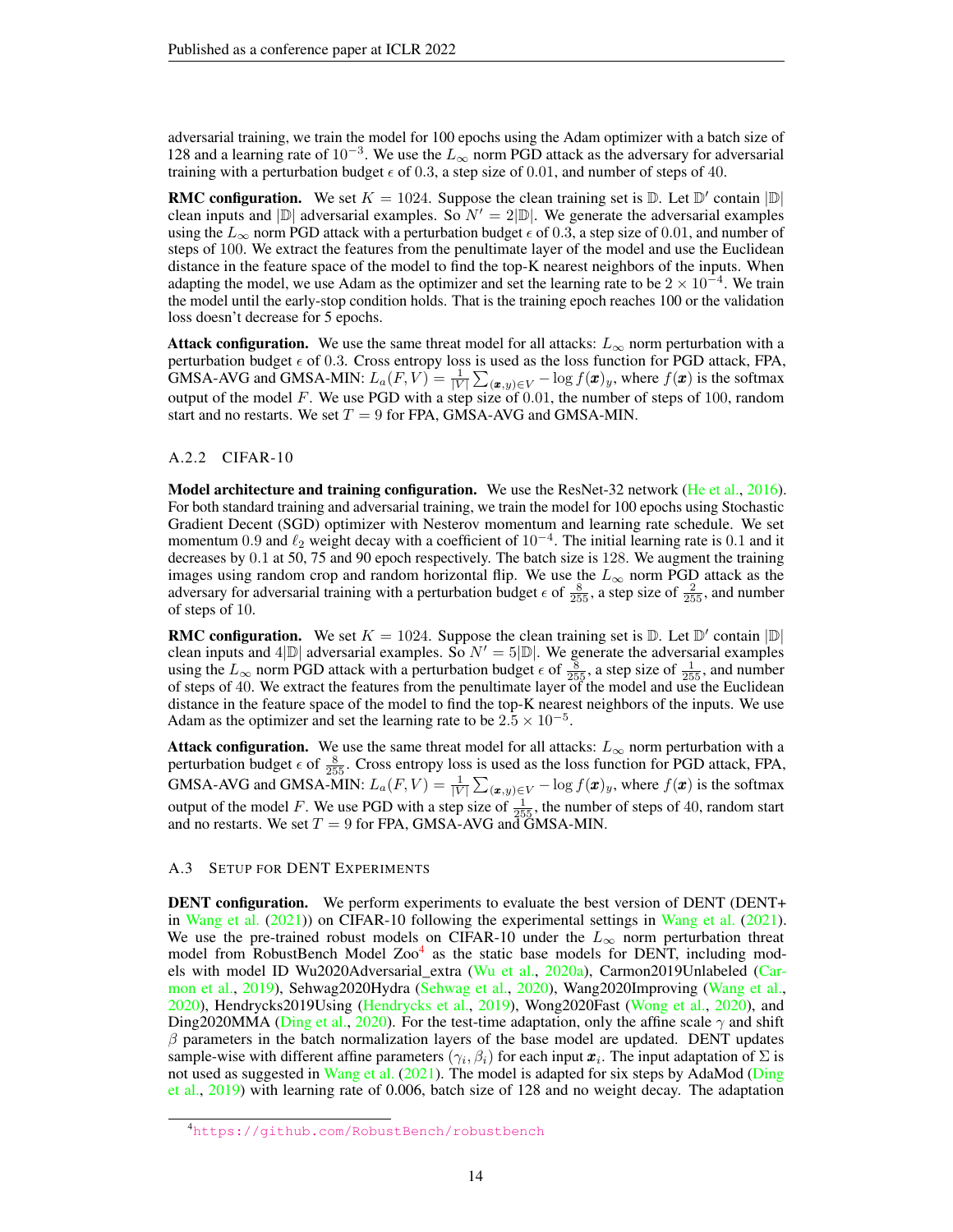objective is entropy minimization with the information maximization regularization:

$$
\min_{\theta_i} \sum_{i=1}^b -\sum_{c=1}^C f(\boldsymbol{x}_i; \theta_i)_c \cdot \log f(\boldsymbol{x}_i; \theta_i)_c + \sum_{c=1}^C \sum_{i=1}^b f(\boldsymbol{x}_i; \theta_i)_c \cdot \log \sum_{i=1}^b f(\boldsymbol{x}_i; \theta_i)_c \tag{8}
$$

where b is the batch size, C is the number of classes and  $f(\mathbf{x}_i; \theta_i)$  is the softmax output of the model f with the affine parameters  $\theta_i = (\gamma_i, \beta_i)$  for the input  $\boldsymbol{x}_i$ .

Attack configuration. We use the same threat model for all attacks:  $L_{\infty}$  norm perturbation with a perturbation budget  $\epsilon$  of  $\frac{8}{255}$ . For PGD attack, FPA, GMSA-AVG and GMSA-MIN, we use the following loss function to find adversarial examples with high confidence:  $L_a(F, V)$  =  $\frac{1}{|V|} \sum_{(\bm{x},y) \in V} \max_{k \neq y} f(\bm{x})_k$ , where  $f(\bm{x})$  is the softmax output of the model F. However, it is hard to optimize this loss function. Thus, we use two alternative loss functions to find adversarial examples. One is the untargeted CW loss [\(Carlini & Wagner,](#page-9-5) [2017\)](#page-9-5):  $L_a^1(F, V) = \frac{1}{|V|} \sum_{(\bm{x}, y) \in V} - Z(\bm{x})_y +$  $\max_{k\neq y} Z(\pmb{x})_k$ , where  $Z(\pmb{x})$  is the logits of the model  $F$  (the output of the layer before the softmax layer). The other is the targeted CW loss:  $L_a^2(F, V) = \frac{1}{|V|} \sum_{(\bm{x}, y) \in V} - Z(\bm{x})_y + Z(\bm{x})_t$ , where t is the targeted label and  $t \neq y$ . For each attack, we use 14 PGD subroutines to solve its attack objective, including 5 PGD subroutines using the untargeted CW loss  $L_a^1$  with different random restarts and 9 PGD subroutines using the targeted CW loss  $L<sub>a</sub><sup>2</sup>$  with different targeted labels. So for each clean test input x, these PGD subroutines will return  $14$  adversarial examples  $x'_1, \ldots, x'_{14}$ . Among these adversarial examples, we select the one that maximizes the attack loss with the loss function  $L_a(F, V)$ as the final adversarial example  $x'$  for  $x$ . We use the same hyper-parameters for all PGD subroutines: the step size is  $\frac{1}{255}$ , the number of steps is 100, and the random start is used. We set  $T = 2$  for FPA, GMSA-AVG and GMSA-MIN.

### A.4 SETUP FOR DANN EXPERIMENTS

We perform experiments on MNIST and CIFAR-10 datasets. We describe the settings for each dataset below.

#### A.4.1 MNIST

**Model architecture.** We use the same model architecture as the one used in [Chuang et al.](#page-9-9) [\(2020\)](#page-9-9), which is shown below.

| Encoder                                         |  |  |  |  |  |  |
|-------------------------------------------------|--|--|--|--|--|--|
| $nn.Conv2d(3, 64, kernel size=5)$               |  |  |  |  |  |  |
| nn.BatchNorm2d                                  |  |  |  |  |  |  |
| nn.MaxPool2d(2)                                 |  |  |  |  |  |  |
| nn.ReLU                                         |  |  |  |  |  |  |
| $nn.Conv2d(64, 128, kernel_size=5)$             |  |  |  |  |  |  |
| nn.BatchNorm2d                                  |  |  |  |  |  |  |
| nn.Dropout2d                                    |  |  |  |  |  |  |
| nn.MaxPool2d(2)                                 |  |  |  |  |  |  |
| nn.ReLU                                         |  |  |  |  |  |  |
| $nn.Conv2d(128, 128, kernel_size=3, padding=1)$ |  |  |  |  |  |  |
| nn.BatchNorm2d                                  |  |  |  |  |  |  |
| nn.ReLU                                         |  |  |  |  |  |  |
| ×2                                              |  |  |  |  |  |  |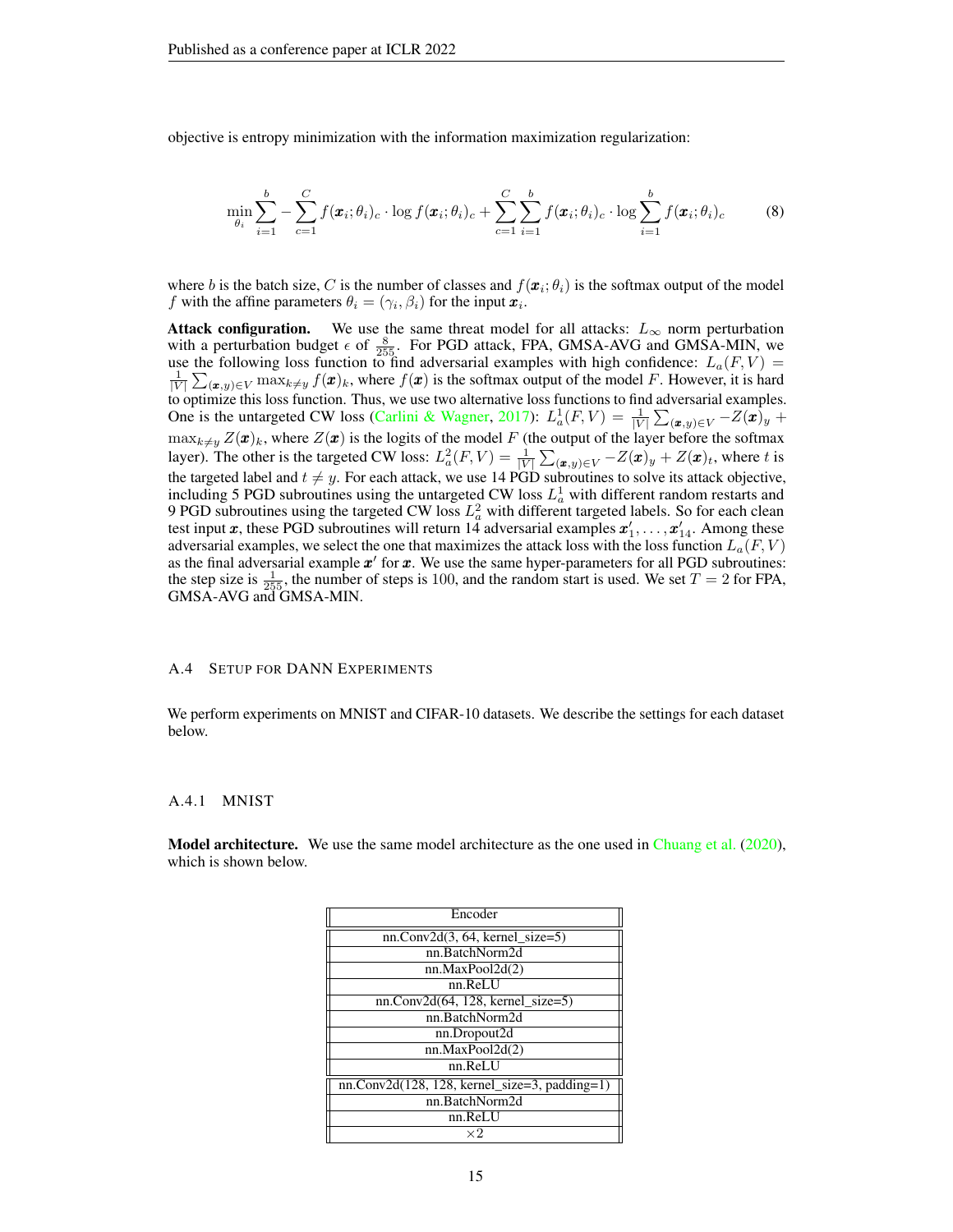| Predictor                                       |
|-------------------------------------------------|
| $nn.Conv2d(128, 128, kernel_size=3, padding=1)$ |
| nn.BatchNorm2d                                  |
| nn.ReLU                                         |
| $\times 3$                                      |
| flatten                                         |
| nn.Linear(2048, 256)                            |
| nn.BatchNorm1d                                  |
| nn.ReLU                                         |
| nn.Linear(256, 10)                              |
| nn.Softmax                                      |

| <b>Discriminator</b>                            |
|-------------------------------------------------|
| $nn.Conv2d(128, 128, kernel_size=3, padding=1)$ |
| nn.ReLU                                         |
| $\times 5$                                      |
| Flatten                                         |
| nn.Linear(2048, 256)                            |
| nn.ReLU                                         |
| nn.Linear(256, 2)                               |
| nn.Softmax                                      |
|                                                 |

**Training configuration.** We train the models for 100 epochs using the Adam optimizer with a batch size of 128 and a learning rate of  $10^{-3}$ . For the representation matching in DANN, we adopt the original progressive training strategy for the discriminator [\(Ganin et al.,](#page-10-15) [2016\)](#page-10-15) where the weight  $\alpha$  for the domain-invariant loss is initiated at 0 and is gradually changed to 0.1 using the schedule  $\alpha = (\frac{2}{1+\exp(-10\cdot p)}-1)\cdot 0.1$ , where p is the training progress linearly changing from 0 to 1.

Attack configuration. We use the same threat model for all attacks:  $L_{\infty}$  norm perturbation with a perturbation budget  $\epsilon$  of 0.3. Cross entropy loss is used as the loss function for PGD attack, FPA, GMSA-AVG and GMSA-MIN:  $L_a(F, V) = \frac{1}{|V|} \sum_{(\pmb{x}, y) \in V} - \log f(\pmb{x})_y$ , where  $f(\pmb{x})$  is the softmax output of the model  $F$ . We use PGD with a step size of 0.01, the number of steps of 200, random start and no restarts. We set  $T = 9$  for FPA, GMSA-AVG and GMSA-MIN.

### A.4.2 CIFAR-10

**Model architecture.** We use the ResNet-18 network [\(He et al.,](#page-10-14) [2016\)](#page-10-14) and extract the features from the third basic block for representation matching. The detailed model architecture is shown below.

| Encoder                                                   |  |
|-----------------------------------------------------------|--|
| $nn.Conv2d(3, 64, kernel size=3)$                         |  |
| nn.BatchNorm2d                                            |  |
| nn ReLU                                                   |  |
| BasicBlock(in planes= $64$ , planes= $2$ , stride= $1$ )  |  |
| BasicBlock(in_planes=128, planes=2, stride=2)             |  |
| BasicBlock(in planes= $256$ , planes= $2$ , stride= $2$ ) |  |

| Predictor                                                 | Discriminator                                             |
|-----------------------------------------------------------|-----------------------------------------------------------|
| BasicBlock(in_planes= $512$ , planes= $2$ , stride= $2$ ) | BasicBlock(in_planes= $512$ , planes= $2$ , stride= $2$ ) |
| avg_pool2d                                                | avg_pool2d                                                |
| flatten                                                   | flatten                                                   |
| nn.Linear(512, 10)                                        | nn.Linear(512, 2)                                         |
| nn.Softmax                                                | nn.Softmax                                                |

Training configuration. We train the models for 100 epochs using stochastic gradient decent (SGD) optimizer with Nesterov momentum and learning rate schedule. We set momentum 0.9 and  $\ell_2$  weight decay with a coefficient of  $10^{-4}$ . The initial learning rate is 0.1 and it decreases by 0.1 at 50, 75 and 90 epoch respectively. The batch size is 64. We augment the training images using random crop and random horizontal flip. For the representation matching in DANN, we adopt the original progressive training strategy for the discriminator [\(Ganin et al.,](#page-10-15) [2016\)](#page-10-15) where the weight  $\alpha$  for the domain-invariant loss is initiated at 0 and is gradually changed to 1 using the schedule  $\alpha = \frac{2}{1+\exp(-10 \cdot p)} - 1$ , where p is the training progress linearly changing from 0 to 1.

Attack configuration. We use the same threat model for all attacks:  $L_{\infty}$  norm perturbation with a perturbation budget  $\epsilon$  of  $\frac{8}{255}$ . Cross entropy loss is used as the loss function for PGD attack, FPA, GMSA-AVG and GMSA-MIN:  $L_a(F, V) = \frac{1}{|V|} \sum_{(\pmb{x}, y) \in V} - \log f(\pmb{x})_y$ , where  $f(\pmb{x})$  is the softmax output of the model F. We use PGD with a step size of  $\frac{1}{255}$ , the number of steps of 100, random start and no restarts. We set  $T = 9$  for FPA, GMSA-AVG and GMSA-MIN.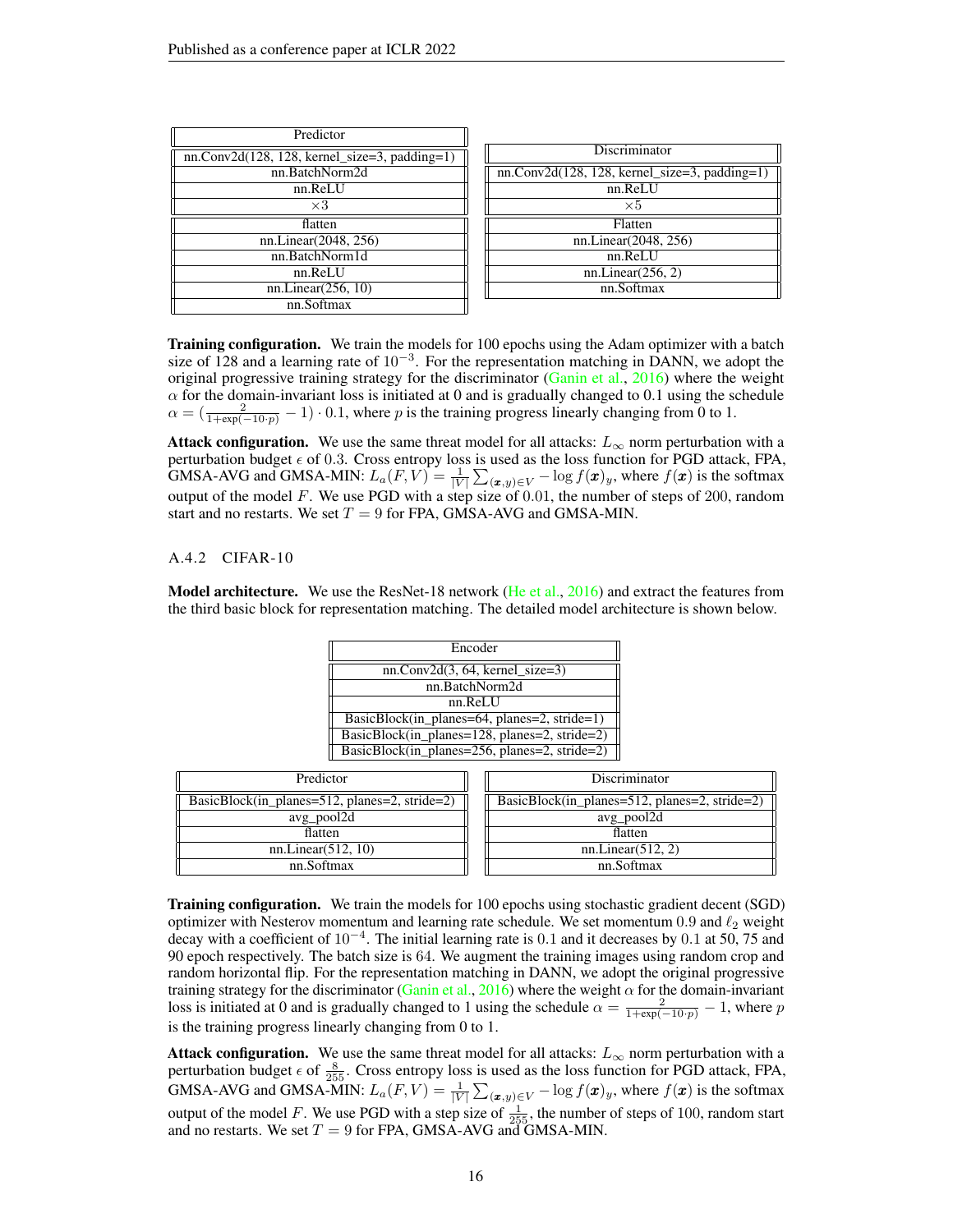### A.5 SETUP FOR TADV EXPERIMENTS

We perform experiments on MNIST and CIFAR-10 datasets. We describe the settings for each dataset below.

### A.5.1 MNIST

**Model architecture and Training configuration.** We use the LeNet network architecture. We train the models for 100 epochs using the Adam optimizer with a batch size of 128 and a learning rate of  $10^{-3}$ . We use the  $L_{\infty}$  norm PGD attack as the adversary to generate adversarial training examples with a perturbation budget  $\epsilon$  of 0.3, a step size of 0.01, and number of steps of 40. We train on 50% clean and 50% adversarial examples per batch.

**Attack configuration.** We use the same threat model for all attacks:  $L_{\infty}$  norm perturbation with a perturbation budget  $\epsilon$  of 0.3. Cross entropy loss is used as the loss function for PGD attack, FPA, GMSA-AVG and GMSA-MIN:  $L_a(F, V) = \frac{1}{|V|} \sum_{(\pmb{x}, y) \in V} - \log f(\pmb{x})_y$ , where  $f(\pmb{x})$  is the softmax output of the model  $F$ . We use PGD with a step size of 0.01, the number of steps of 200, random start and no restarts. We set  $T = 9$  for FPA, GMSA-AVG and GMSA-MIN.

### A.5.2 CIFAR-10

**Model architecture and Training configuration.** We use the ResNet-20 network architecture [\(He](#page-10-14) [et al.,](#page-10-14) [2016\)](#page-10-14). We train the models for 110 epochs using stochastic gradient decent (SGD) optimizer with Nesterov momentum and learning rate schedule. We set momentum 0.9 and  $\ell_2$  weight decay with a coefficient of  $5 \times 10^{-4}$ . The initial learning rate is 0.1 and it decreases by 0.1 at 100 and 105 epoch respectively. The batch size is 128. We augment the training images using random crop and random horizontal flip. We use the  $L_{\infty}$  norm PGD attack as the adversary to generate adversarial training examples with a perturbation budget  $\epsilon$  of  $\frac{8}{255}$ , a step size of  $\frac{2}{255}$ , and number of steps of 10. We train on 50% clean and 50% adversarial examples per batch.

**Attack configuration.** We use the same threat model for all attacks:  $L_{\infty}$  norm perturbation with a perturbation budget  $\epsilon$  of  $\frac{8}{255}$ . Cross entropy loss is used as the loss function for PGD attack, FPA, GMSA-AVG and GMSA-MIN:  $L_a(F, V) = \frac{1}{|V|} \sum_{(\pmb{x}, y) \in V} - \log f(\pmb{x})_y$ , where  $f(\pmb{x})$  is the softmax output of the model F. We use PGD with a step size of  $\frac{1}{255}$ , the number of steps of 100, random start and no restarts. We set  $T = 9$  for FPA, GMSA-AVG and GMSA-MIN.

### A.6 SETUP FOR UREJECTRON EXPERIMENTS

We use a subset of the GTSRB augmented training data for our experiments, which has 10 classes and contains 10,000 images for each class. We implement URejectron [\(Goldwasser et al.,](#page-10-2) [2020\)](#page-10-2) on this dataset using the ResNet18 network [\(He et al.,](#page-10-14) [2016\)](#page-10-14) in the transductive setting. Following [Goldwasser](#page-10-2) [et al.](#page-10-2) [\(2020\)](#page-10-2), we implement the basic form of the URejectron algorithm, with  $T = 1$  iteration. That is we train a discriminator h to distinguish between examples from P and Q, and train a classifier F on P. Specifically, we randomly split the data into a training set  $D<sub>train</sub>$  containing 63,000 images, a validation set  $D_{\text{val}}$  containing 7,000 images and a test set  $D_{\text{test}}$  containing 30,000 images. We then use the training set  $D_{\text{train}}$  to train a classifier F using the ResNet18 network. We train the classifier F for 10 epochs using Adam optimizer with a batch size of 128 and a learning rate of 10<sup>−</sup><sup>3</sup> . The accuracy of the classifier on the training set  $D_{\text{train}}$  is 99.90% and its accuracy on the validation set  $D_{\text{val}}$  is 99.63%. We construct a set  $\tilde{x}$  consisting of 50% normal examples and 50% adversarial examples. The normal examples in the set  $\tilde{x}$  form a set z. We train the discriminator h on the set  $D_{\text{train}}$  (with label 0) and the set  $\tilde{x}$  (with label 1). We then evaluate URejectron's performance on  $\tilde{x}$ : under a certain threshold used by the discriminator  $h$ , we measure the fraction of normal examples in  $z$  that are rejected by the discriminator h and the error rate of the classifier F on the examples in the set  $\tilde{x}$  that are accepted by the discriminator h. The set z can be  $D_{\text{test}}$  or a set of corrupted images generated on  $D_{\text{test}}$ . We use the method proposed in [Hendrycks & Dietterich](#page-10-16) [\(2019\)](#page-10-16) to generate corrupted images with the corruption type of brightness and the severity level of 1. The accuracy of the classifier on the corrupted images is 98.90%. The adversarial examples in  $\tilde{x}$  are generated by the PGD attack [\(Madry](#page-10-1) [et al.,](#page-10-1) [2018\)](#page-10-1) or the CW attack [\(Carlini & Wagner,](#page-9-5) [2017\)](#page-9-5). For PGD attack, we use  $L_{\infty}$  norm with perturbation budget  $\epsilon = \frac{8}{255}$  and random initialization. The number of iterations is 40 and the step